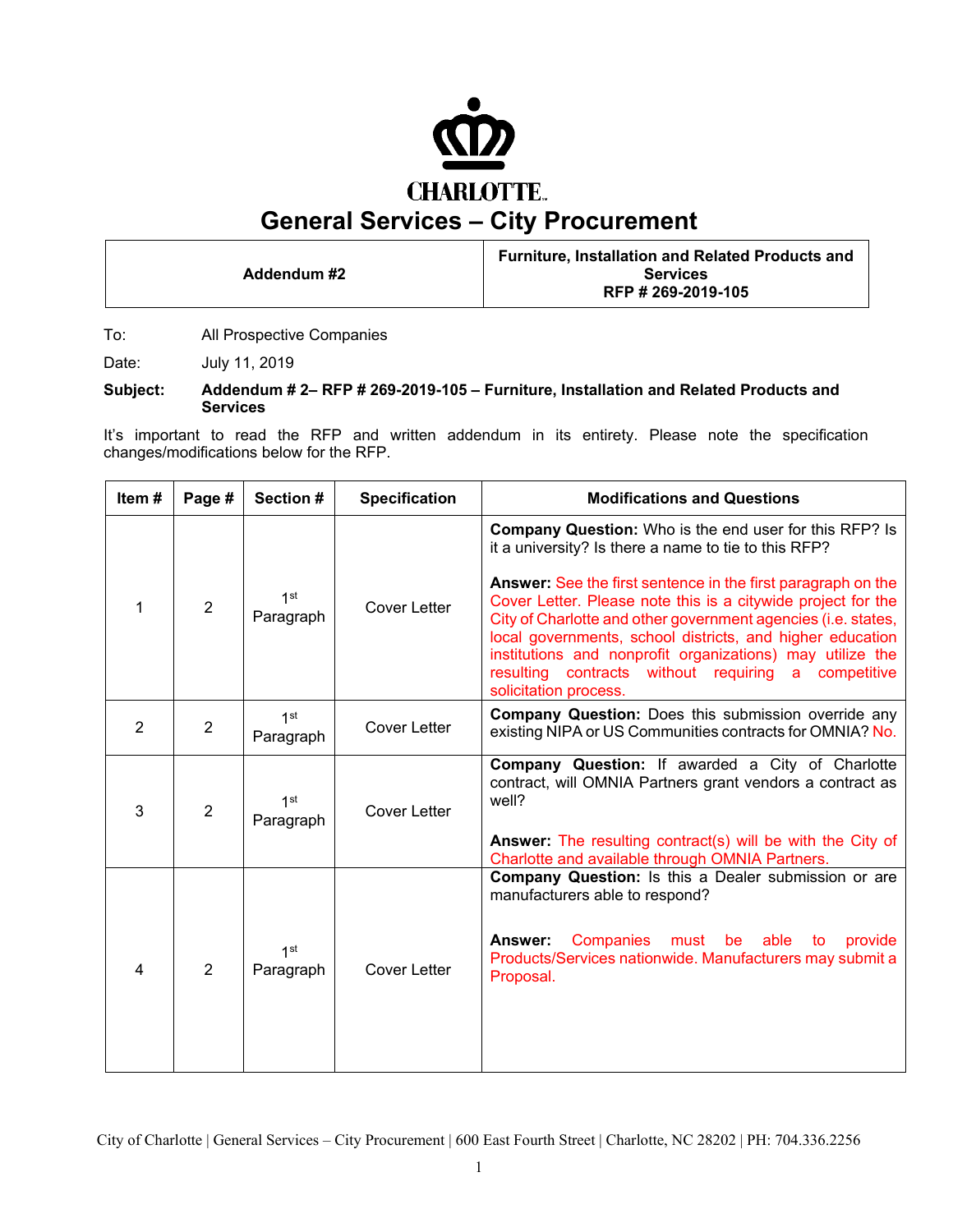| Item# | Page # | Section # | <b>Specification</b>                             | <b>Modifications and Questions</b>                                                                                                                                                                                                                                                                                                                                                                                                                                                               |  |  |  |  |  |  |  |
|-------|--------|-----------|--------------------------------------------------|--------------------------------------------------------------------------------------------------------------------------------------------------------------------------------------------------------------------------------------------------------------------------------------------------------------------------------------------------------------------------------------------------------------------------------------------------------------------------------------------------|--|--|--|--|--|--|--|
|       |        |           |                                                  | <b>Company Question:</b> Does the City want two copies on one<br>flash drive or one copy each on two flash drives?                                                                                                                                                                                                                                                                                                                                                                               |  |  |  |  |  |  |  |
| 5     | 3      | Checklist | <b>Proposal Copies</b>                           | Answer: Companies must submit a copy of their Proposal<br>along with the required Pricing Sheets in Excel format on<br>two (2) separate flash drives. Read Section 2.6.2 on Trade<br>Secrets.                                                                                                                                                                                                                                                                                                    |  |  |  |  |  |  |  |
| 6     | 3      | Checklist | Proposal Format                                  | Company Question: Is this document with completed<br>check marks to be included with the response?<br>Answer: This is not a Required Form. It's included as a                                                                                                                                                                                                                                                                                                                                    |  |  |  |  |  |  |  |
|       |        |           |                                                  | guide for the Company to ensure a complete Proposal.                                                                                                                                                                                                                                                                                                                                                                                                                                             |  |  |  |  |  |  |  |
| 7     | 11     | 2.6.6     | Charlotte<br><b>Business</b>                     | Company Question: Are we allowed to utilize any MWSBE<br>across the nation to satisfy this requirement or only City of<br><b>Charlotte-Certified MWSBEs?</b>                                                                                                                                                                                                                                                                                                                                     |  |  |  |  |  |  |  |
|       |        |           | <b>INClusion</b>                                 | Answer: Companies must list all MWSBEs and indicate<br>their location. The utilization percentages are for the City of<br>Charlotte usage only. A list of the certified firms is available<br>at https://charlottenc.gov/finance/procurement/cbi/Pages/vendors.aspx.                                                                                                                                                                                                                             |  |  |  |  |  |  |  |
| 8     | 11     | 2.6.6     | Charlotte<br><b>Business</b><br><b>INClusion</b> | <b>Company Question:</b> Since our subcontractors are our<br>independently-owned Dealers, it may be difficult to<br>determine the overall percentage of spend to be committed<br>to MWSBE Dealers. Are we able to provide a percentage<br>goal?                                                                                                                                                                                                                                                  |  |  |  |  |  |  |  |
|       |        |           |                                                  | Answer: The percentage goal is 10% MWSBE spend for<br>the City of Charlotte usage.                                                                                                                                                                                                                                                                                                                                                                                                               |  |  |  |  |  |  |  |
|       |        |           |                                                  | Company Question: How do we address the 10%<br>requirement if there are not any qualified vendors in<br>furniture?                                                                                                                                                                                                                                                                                                                                                                               |  |  |  |  |  |  |  |
| 9     | 11     | 2.6.6     | Charlotte<br><b>Business</b><br><b>INClusion</b> | Answer: Companies are highly encouraged to consider any<br>and all possibilities for MWSBE participation. The 10%<br>MWSBE utilization is not limited to certified firms that<br>provide furniture. Other areas of consideration include, but<br>not limited to are installation, office supplies, printing,<br>transportation, just to name a few. To search for certified<br>MWSBEs, visit www.charlottebusinessinclusion.com. Your<br>outreach efforts will need to be documented thoroughly. |  |  |  |  |  |  |  |
|       |        |           | Charlotte                                        | Company Question: Could you please elaborate on the<br>following sentence: "Please note, when identifying MBEs for<br>inclusion towards the established MBE Goal, only HUB<br>certified Aggregate MWSBE Goal 10%: The total work<br>performed by MWSBEs in the aggregate.                                                                                                                                                                                                                        |  |  |  |  |  |  |  |
| 10    | 11     | 2.6.6     | <b>Business</b><br><b>INClusion</b>              | Answer: The MBEs that are certified with NCHUB, must<br>be registered with the City of Charlotte within the CSA<br>(Combined Statistical Area). To search for counties in the<br>CSA, visit<br>https://charlottenc.gov/finance/procurement/cbi/Pages/getti<br>ng-started.aspx.                                                                                                                                                                                                                   |  |  |  |  |  |  |  |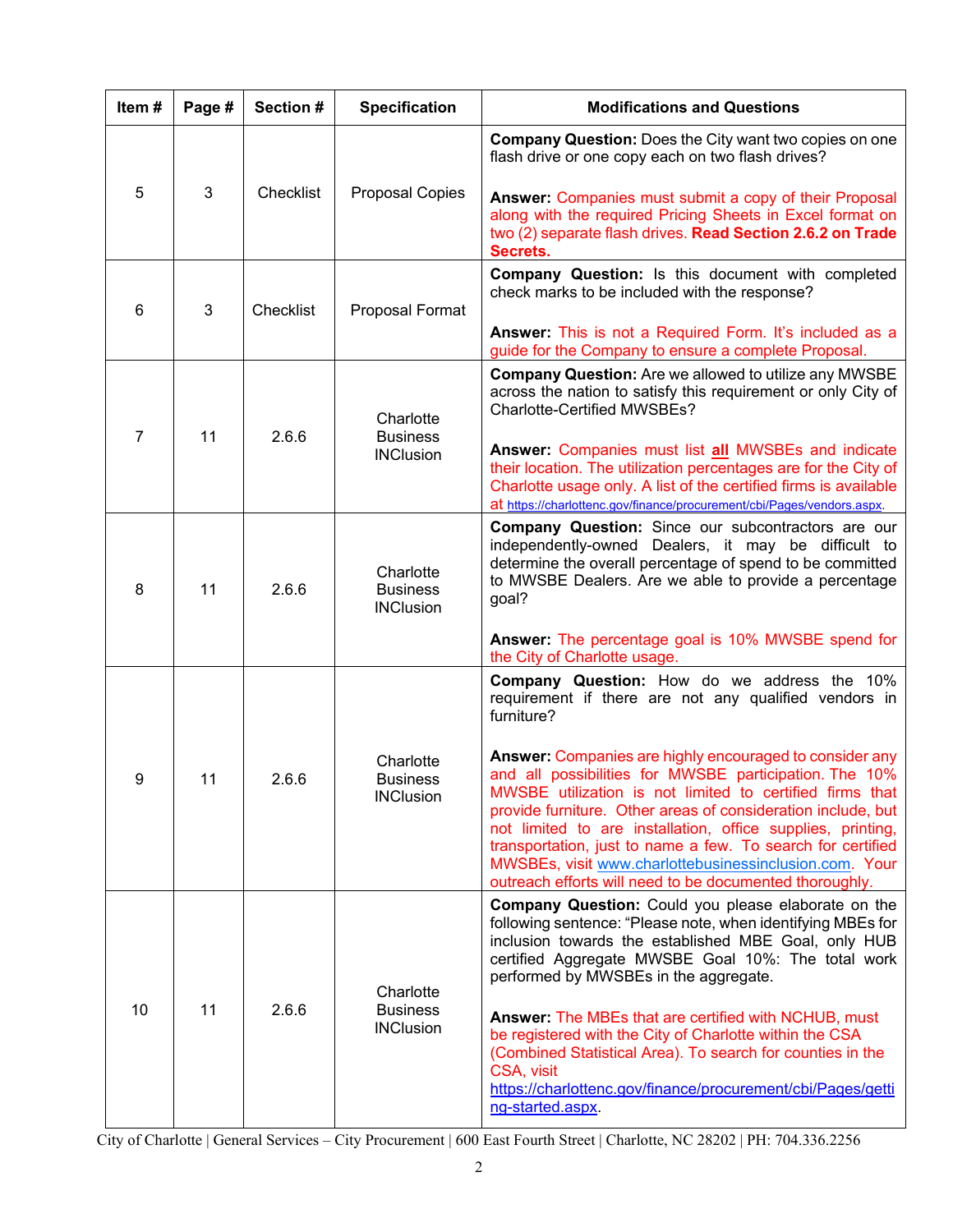| Item# | Page # | Section # | <b>Specification</b>              | <b>Modifications and Questions</b>                                                                                                                                                                                                                                                                                                                                                                                                                                                                                                           |  |  |  |  |  |  |  |  |
|-------|--------|-----------|-----------------------------------|----------------------------------------------------------------------------------------------------------------------------------------------------------------------------------------------------------------------------------------------------------------------------------------------------------------------------------------------------------------------------------------------------------------------------------------------------------------------------------------------------------------------------------------------|--|--|--|--|--|--|--|--|
| 11    | 14     | 2.8       | Required Financial<br>Information | <b>Company Question:</b> Are we required to submit the<br>documentation stated in Sections a), b), and c) with our RFP<br>Response or wait until we receive a written request from the<br>City of Charlotte for this information?                                                                                                                                                                                                                                                                                                            |  |  |  |  |  |  |  |  |
|       |        |           |                                   | Answer: No, financials are not due with the Proposal<br>submission. During the Evaluation Phase, the City will<br>request Financials if required.                                                                                                                                                                                                                                                                                                                                                                                            |  |  |  |  |  |  |  |  |
| 12    | 17     | 3.5       | Submission of<br>Proposals        | Company Question: Just to confirm, we do not need to<br>bind or use a binder for the (1) original and (3) copies of our<br>RFP Proposal Response? Can we use a clip to hold the<br>documents together?                                                                                                                                                                                                                                                                                                                                       |  |  |  |  |  |  |  |  |
|       |        |           |                                   | Answer: Do not bind or use binders for the original and<br>copies of the Proposal. Companies may use a clip to hold<br>documents together.                                                                                                                                                                                                                                                                                                                                                                                                   |  |  |  |  |  |  |  |  |
| 13    | 19     | 4.1       | <b>General Scope</b>              | Company Question: Is the City of Charlotte requesting<br>only full-line manufacturers to respond? No. Do we need to<br>provide solutions for all categories? No. We can provide<br>solutions for 8 of the categories. Does that mean we are<br>excluded from responding? No.                                                                                                                                                                                                                                                                 |  |  |  |  |  |  |  |  |
| 14    | 19     | 4.1       | <b>General Scope</b>              | Modification: The City removed some of the educational<br>furniture categories from this RFP. See the revised Section<br>4.1 included in this addendum.                                                                                                                                                                                                                                                                                                                                                                                      |  |  |  |  |  |  |  |  |
|       |        |           |                                   | Company<br>Statement:<br>There<br>drawings,<br>are<br>no<br>specifications or quantities for library shelving. Please<br>advise.                                                                                                                                                                                                                                                                                                                                                                                                             |  |  |  |  |  |  |  |  |
| 15    | 19     | 4.1       | <b>General Scope</b>              | Answer: Companies will provide the percentage discounts<br>under the "Library Furniture" category within the "Furniture<br>Categories & Other" tab of the "269-2019-105 - Categories,<br>Storage and Incentives Pricing Sheet in Excel.                                                                                                                                                                                                                                                                                                      |  |  |  |  |  |  |  |  |
| 16    | 19     | 4.1       | <b>General Scope</b>              | <b>Company Question:</b> Will there be a new RFP replacing the<br>educational categories?                                                                                                                                                                                                                                                                                                                                                                                                                                                    |  |  |  |  |  |  |  |  |
|       |        |           |                                   | Answer: The City of Charlotte will not issue a RFP to<br>replace the educational categories.                                                                                                                                                                                                                                                                                                                                                                                                                                                 |  |  |  |  |  |  |  |  |
| 17    | 20     | 4.3       | Pricing                           | <b>Company Question: Will agreement be sole sourced? No.</b>                                                                                                                                                                                                                                                                                                                                                                                                                                                                                 |  |  |  |  |  |  |  |  |
| 18    | 20     | 4.3       | Pricing                           | Company Question: It appears as if you want one discount<br>per category. Most manufacturers have multiple products<br>per category that may carry different discounts. Would<br>discounting per product within each category be<br>acceptable? Yes. Additionally, would tiered discounting be<br>acceptable? Yes. Companies must identify the product line,<br>define the tier, and add rows as required in the "Furniture"<br>Categories & Other" tab of the "269-2019-105 - Categories,<br>Storage and Incentives Pricing Sheet in Excel. |  |  |  |  |  |  |  |  |
| 19    | 20     | 4.3       | Pricing                           | Company Question: Will the same discount apply to the<br>City of Charlotte as with the national contract? Yes.                                                                                                                                                                                                                                                                                                                                                                                                                               |  |  |  |  |  |  |  |  |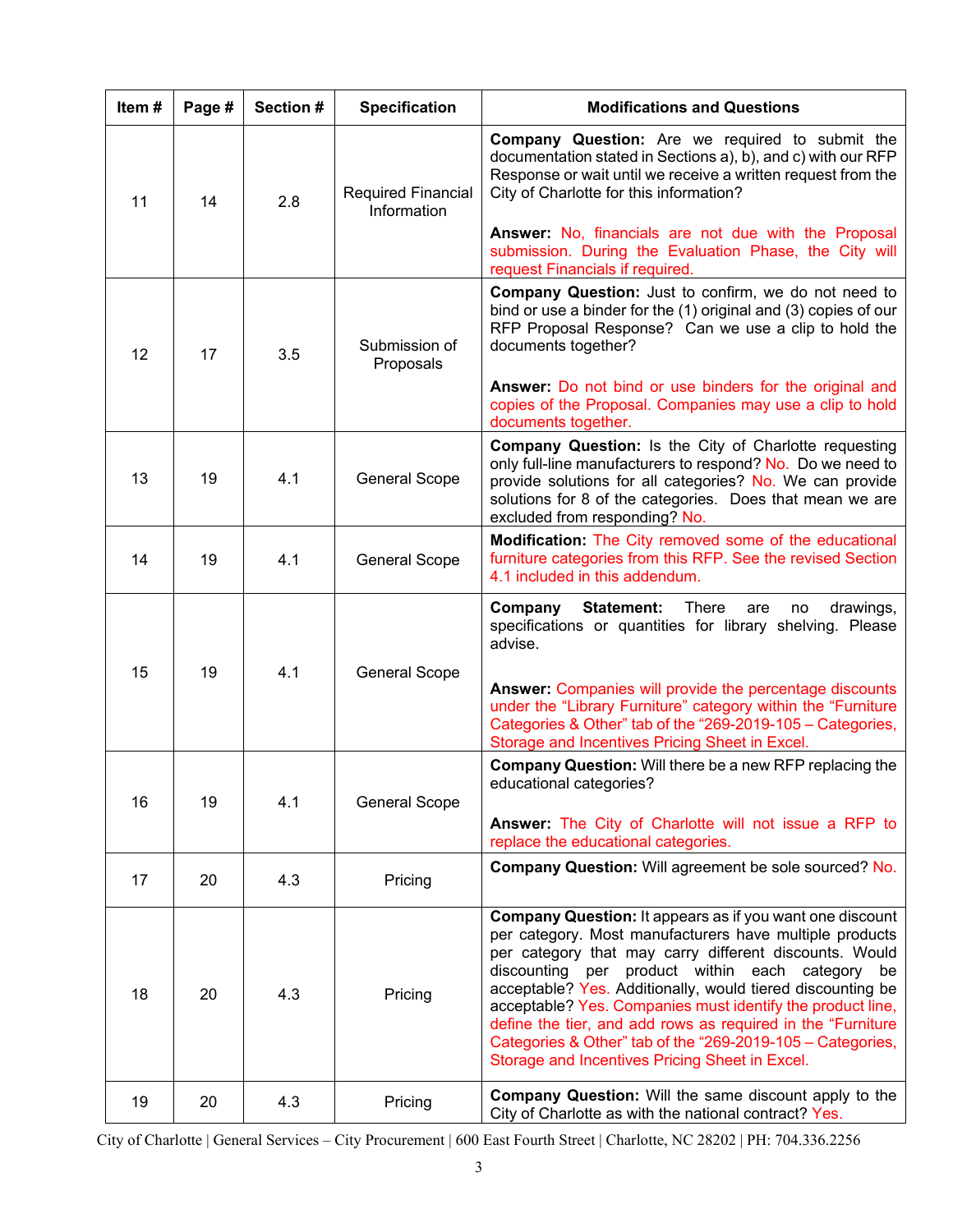| Item# | Page #    | Section # | <b>Specification</b> | <b>Modifications and Questions</b>                                                                                                                                                                                                             |  |  |  |  |  |  |  |  |
|-------|-----------|-----------|----------------------|------------------------------------------------------------------------------------------------------------------------------------------------------------------------------------------------------------------------------------------------|--|--|--|--|--|--|--|--|
| 20    | 20        | 4.3       | Pricing              | <b>Company Question:</b> Is the City of Charlotte looking to<br>obtain 4 types of discounting (Dock Delivery, Inside<br>Delivery, Delivered & Install, and Expanded Services<br>Installation)? Yes.                                            |  |  |  |  |  |  |  |  |
|       |           |           |                      | <b>Modification:</b> Section 4.3.1.1 – revised to read:                                                                                                                                                                                        |  |  |  |  |  |  |  |  |
| 21    | 20        | 4.3       | Pricing              | "Drop Ship: All deliveries shall be delivered to the site. City<br>or Public Agency is responsible for unloading."                                                                                                                             |  |  |  |  |  |  |  |  |
| 22    | 21        | 4.3       | Pricing              | <b>Company Question:</b> Sections 4.3.2.3 & 4.3.2.4: Did you<br>want the manufacturer to list the hourly rates for "Normal<br>Hours" and "After Hours" installation?                                                                           |  |  |  |  |  |  |  |  |
|       |           |           |                      | Answer: Yes, there is a separate line for after-hours<br>installation.                                                                                                                                                                         |  |  |  |  |  |  |  |  |
| 23    | 21        | 4.3       | Pricing              | Company Question: Section 4.3.2.6 - Would a rate range<br>be acceptable if it includes a Not to exceed amount?                                                                                                                                 |  |  |  |  |  |  |  |  |
|       |           |           |                      | Answer: Yes, please see the revised Additional Services<br>and Solutions Pricing - Furniture spreadsheet in Excel.                                                                                                                             |  |  |  |  |  |  |  |  |
| 24    | 21<br>4.3 |           | Pricing              | <b>Company Question:</b> Section 4.3.4 - Are we able to offer<br>tiered/volume discounting to the City of Charlotte?<br>Answer: Yes, Companies must define the tier and add rows<br>as required in the "Incentives & Rebates" tab of the "269- |  |  |  |  |  |  |  |  |
|       |           |           |                      | 2019-105 - Categories, Storage and Incentives Pricing<br>Sheet in Excel.                                                                                                                                                                       |  |  |  |  |  |  |  |  |
| 25    | 21        | 4.3       | Pricing              | Section 4.3.6.2 - revised<br><b>Modification:</b><br>to read:<br>"Manufacturer List Price from the verifiable Manufacturer's<br>Price List or Catalog used in Section 7, Form 4".                                                              |  |  |  |  |  |  |  |  |
| 26    | 21        | 4.3       | Pricing              | <b>Company Question:</b> The RFP and Form 6 requests a list<br>of certified installers by geographical area. Shall this<br>represent the Charlotte CSA or the nation or some other<br>geographic area?                                         |  |  |  |  |  |  |  |  |
|       |           |           |                      | Answer: Companies shall list the certified installers by state<br>or the national geographical area (i.e. northeast, mid-west,<br>southeast, south, etc.).                                                                                     |  |  |  |  |  |  |  |  |
| 27    | 22        | 4.4       | Price Adjustments    | Company Question: In order to offer the best discount on<br>day one, would the City offer multiple (ideally 4) windows of<br>time throughout the year to update price lists versus one?                                                        |  |  |  |  |  |  |  |  |
|       |           |           |                      | Answer: No, Companies may request price adjustments<br>(increases/decreases) for consideration at least sixty (60)<br>days prior to each anniversary of the Contract effective date.                                                           |  |  |  |  |  |  |  |  |
| 28    | 22        | 4.8       | Warranty             | <b>Company Question:</b> Section 4.8.2 - The furniture industry<br>standard is for the warranty to begin at the date of<br>manufacturing or invoice date. Is this acceptable?                                                                  |  |  |  |  |  |  |  |  |
|       |           |           |                      | Answer: Companies may take an exception to this<br>requirement if necessary.                                                                                                                                                                   |  |  |  |  |  |  |  |  |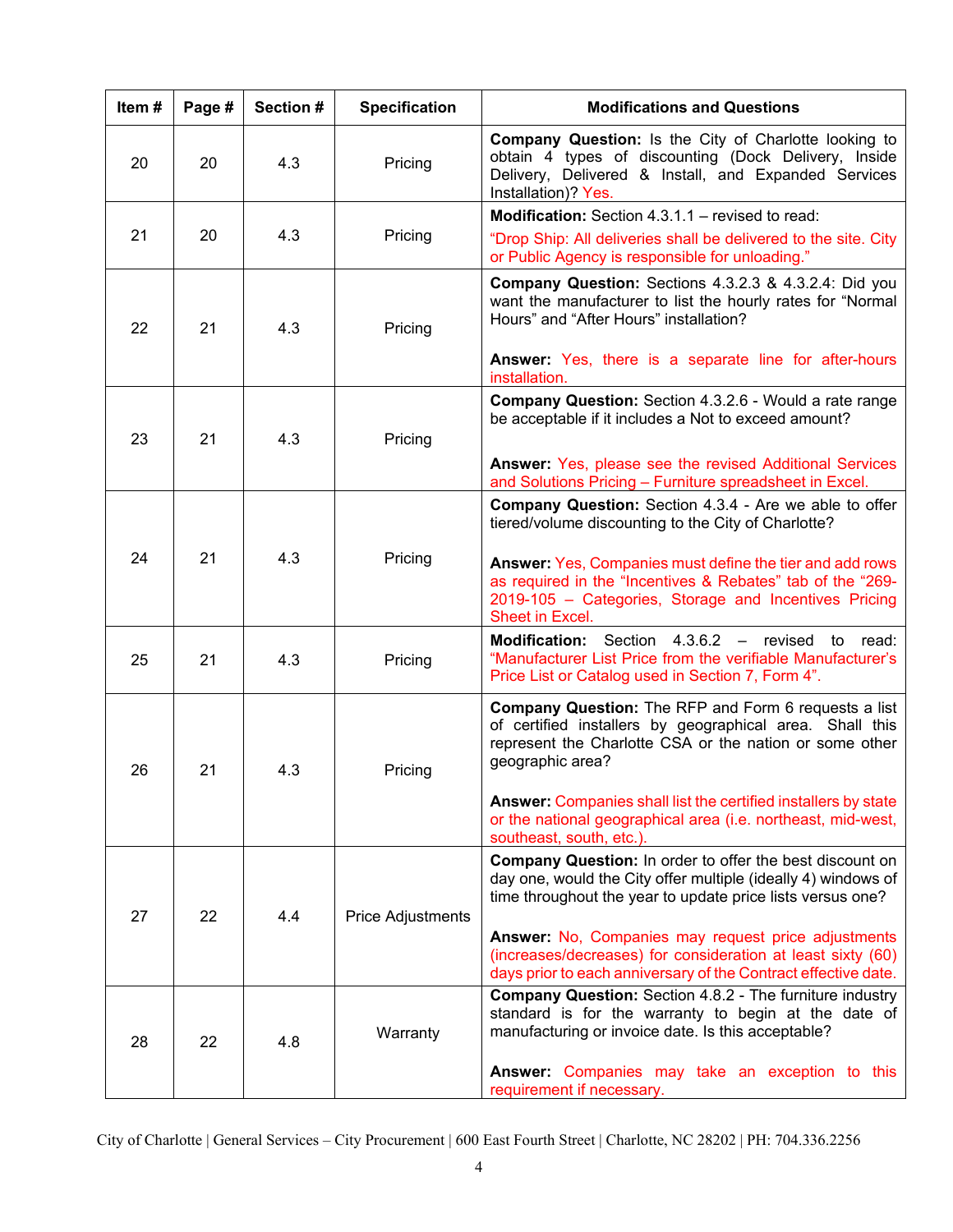| Item# | Page # | Section #          | <b>Specification</b>                                                           | <b>Modifications and Questions</b>                                                                                                                                                                                                                                                                                                                                                                                                                                                 |
|-------|--------|--------------------|--------------------------------------------------------------------------------|------------------------------------------------------------------------------------------------------------------------------------------------------------------------------------------------------------------------------------------------------------------------------------------------------------------------------------------------------------------------------------------------------------------------------------------------------------------------------------|
| 29    | 25     | 5                  | Proposal Content                                                               | Modification: Section 5.1.2 - revised to read:<br>Proposed Solution. Given the purpose of this project and the<br>City's goals as stated in this RFP, provide a creative solution<br>to meet such goals. For each component of the Project<br>described in Section 4, state whether and how your<br>Proposed Solution complies as well as any additional<br>information requested. If you wish to add supplemental<br>information, it shall be labeled "Supplemental Information." |
| 30    | 26     | 6                  | <b>Evaluation Criteria</b>                                                     | <b>Company Question:</b> What are the award priorities if pricing<br>evaluation only?<br>Answer: The evaluation criteria includes qualifications and<br>experience, national/corporate support, range and quality of<br><b>Products/Services</b><br>offerings,<br>project<br>approach and<br>proposed solution, pricing, financial qualifications, MWSBE<br>inclusion efforts, and acceptance of terms and conditions.                                                             |
| 31    | 26     | 6                  | <b>Evaluation Criteria</b>                                                     | <b>Company Question:</b> Section 6.6 - When in the evaluation<br>process do you anticipate making the request for the<br>financial documents in Section 2.8 and having them<br>returned in (2) business days?<br>Answer: Once we identify the short-list of Companies, the<br>City will request in writing the financial documents as<br>described in Section 2.8.                                                                                                                 |
| 32    | 32     | Required<br>Form 4 | Section 1 -<br>Furniture<br>Categories and<br><b>Other Related</b><br>Products | Company Question: Are all categories required to be<br>supplied by each Company? Is a detailed list of products<br>required for each category available?<br>Answer: No, Companies should only respond to categories<br>of Products/Services they are able to provide and/or<br>perform. Companies should include a detailed list of<br>products for each category.                                                                                                                 |
| 33    |        |                    |                                                                                | <b>Company Question:</b> Is there a percentage of the products<br>within a category a Company is required to provide? No.                                                                                                                                                                                                                                                                                                                                                          |
| 34    | 32     | Required<br>Form 4 | Section 1 -<br>Furniture<br>Categories and<br><b>Other Related</b><br>Products | Company Question: Can this form be provided in Excel<br>format? Or be modified by the respondent? Would<br>discounting by product within each category be acceptable?<br>Can this form be modified to include discount tiers? Yes.<br>Companies must identify the product line, define the tier,<br>and add rows as required in the "Furniture Categories &<br>Other" tab of the file named "269-2019-105 - Categories,<br>Storage and Incentives Pricing Sheet in Excel.          |
| 35    | 32     | Required<br>Form 4 | Section 1 -<br>Furniture<br>Categories and<br><b>Other Related</b><br>Products | <b>Company Question: Does the request for fixed installation</b><br>%, nullify the attachment (Additional Services and Solutions<br>Pricing - Furniture.xlsx) requesting install by state? No.                                                                                                                                                                                                                                                                                     |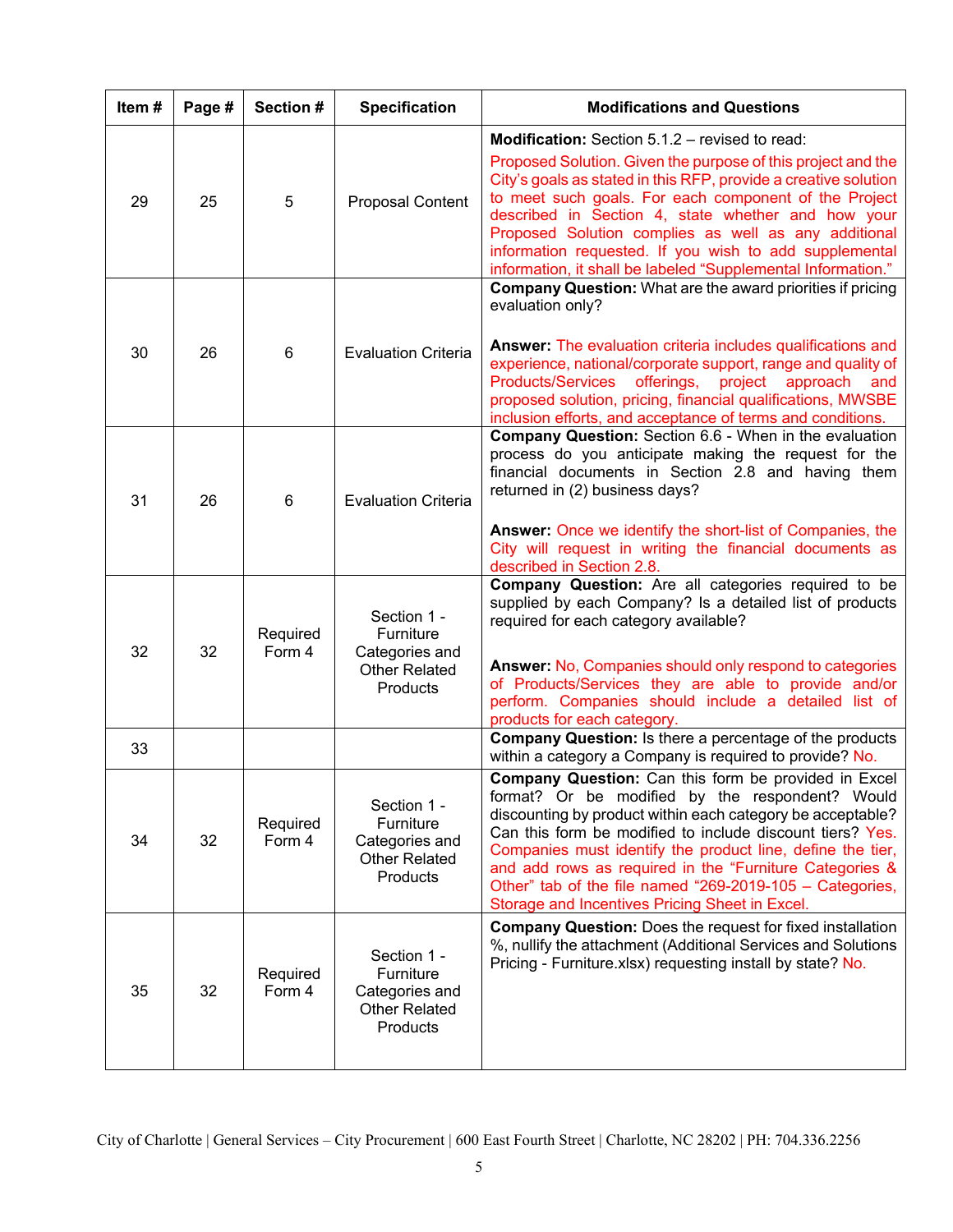| Item# | Page # | Section #          | <b>Specification</b>                                             | <b>Modifications and Questions</b>                                                                                                                                                                                                                                                                                                                   |  |  |  |  |
|-------|--------|--------------------|------------------------------------------------------------------|------------------------------------------------------------------------------------------------------------------------------------------------------------------------------------------------------------------------------------------------------------------------------------------------------------------------------------------------------|--|--|--|--|
|       |        | Required           |                                                                  | <b>Company Question:</b> If we are proposing tier/volume<br>discounting, would we insert this information in this Section?                                                                                                                                                                                                                           |  |  |  |  |
| 36    | 32     | Form 4             | <b>Pricing Worksheet</b>                                         | Answer: See the revised pricing sheets in Excel and note<br>that Companies must define the tier and add rows as<br>required.                                                                                                                                                                                                                         |  |  |  |  |
| 37    | 33     | Required<br>Form 4 | Section $2 -$<br>Additional<br>Services &<br>Solutions by State  | Company Question: For the cost benefit of all end users,<br>would the Evaluation Committee consider installation<br>quoted based on a project by project basis by location? The<br>amount would be on separate line of the quote rather than<br>a National or a per state fixed installation %?                                                      |  |  |  |  |
|       |        |                    |                                                                  | <b>Answer: Companies must provide the following:</b><br>1. fixed percentage discount for each category based<br>on the delivery and installation type; and<br>2. fixed hourly rate or an hourly rate range by state.                                                                                                                                 |  |  |  |  |
| 38    | 34     | Required<br>Form 4 | Section 3-<br>Additional<br>Services &<br>Solutions<br>(Storage) | <b>Company Question: Is storage mandatory?</b><br>Answer: The City is looking for options and Companies<br>may take an exception if they are unable to provide the<br>Product/Service.                                                                                                                                                               |  |  |  |  |
| 39    | 34     | Required<br>Form 4 | Section 3-<br>Additional<br>Services &<br>Solutions<br>(Storage) | Company Question: Should this monthly charge be based<br>on cubes or square feet? No. Should this also include the<br>additional handling required to place product into storage?<br>No.                                                                                                                                                             |  |  |  |  |
| 40    | 36     | Required<br>Form 4 | Sample Projects                                                  | <b>Company Question:</b> Where are the visual diagrams of the<br>Sample Projects? See pages 36-39.                                                                                                                                                                                                                                                   |  |  |  |  |
| 41    | 36     | Required<br>Form 4 | Sample Projects                                                  | Company Question: All of the sample projects include<br>chairs or stools and laminate desks. How should a<br>Company respond if their unable to provide these products?<br>Answer: Companies are encouraged to submit a complete<br>proposal and take exceptions as required.                                                                        |  |  |  |  |
| 42    | 36     | Required<br>Form 4 | Sample Projects                                                  | substitutions of<br>Company<br><b>Question: Are</b><br>product<br>permitted? No.                                                                                                                                                                                                                                                                     |  |  |  |  |
| 43    | 37     | Required<br>Form 4 | Sample Project - A                                               | Company Question: Sample Project A - The RFP calls for<br>a 42"x120" table. Standard size at this length is 54' Wide.<br>Would a 54 X 120 conference table be acceptable? Yes,<br>see the revised Sample Project Page in this addendum.<br>The RFP calls for a slab base. Would the manufacturers<br>standard power routing base be acceptable? Yes. |  |  |  |  |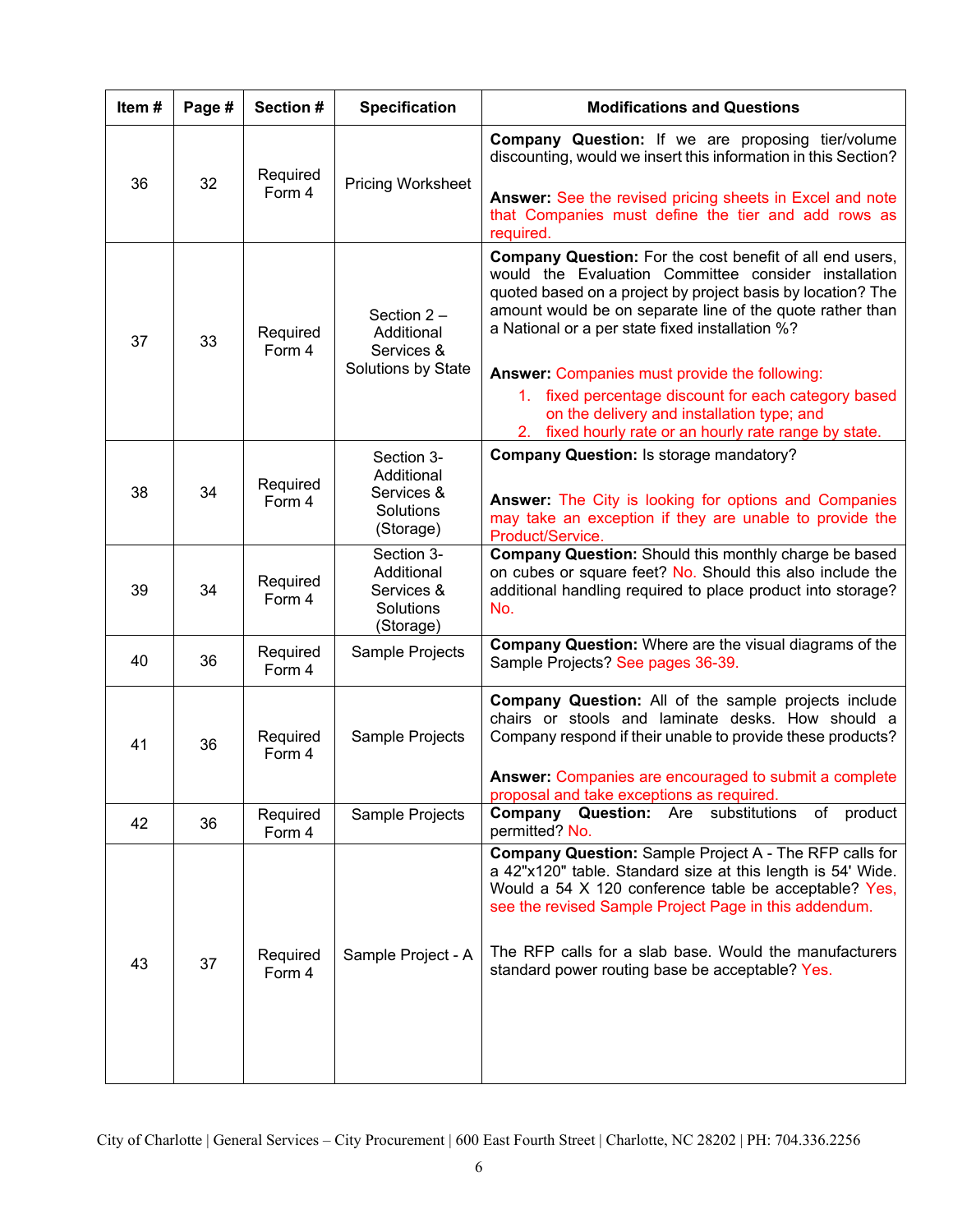| Item# | Page # | Section #          | <b>Specification</b> | <b>Modifications and Questions</b>                                                                                                                                                                                                                                                                                                                                                                                                                                                                                                                                                                                                                                                                                                                                                                                                                                                                                                                                                                                                                                                                                                                                                                                                                                                                                                                                                                                                                                                                                                             |  |  |  |  |  |  |  |
|-------|--------|--------------------|----------------------|------------------------------------------------------------------------------------------------------------------------------------------------------------------------------------------------------------------------------------------------------------------------------------------------------------------------------------------------------------------------------------------------------------------------------------------------------------------------------------------------------------------------------------------------------------------------------------------------------------------------------------------------------------------------------------------------------------------------------------------------------------------------------------------------------------------------------------------------------------------------------------------------------------------------------------------------------------------------------------------------------------------------------------------------------------------------------------------------------------------------------------------------------------------------------------------------------------------------------------------------------------------------------------------------------------------------------------------------------------------------------------------------------------------------------------------------------------------------------------------------------------------------------------------------|--|--|--|--|--|--|--|
| 44    | 37     | Required<br>Form 4 | Sample Project - B   | <b>Company Question:</b> Sample Project B - Can the break<br>room only accommodate a 30" table with four chairs? A 30"<br>table normally only fits two chairs.                                                                                                                                                                                                                                                                                                                                                                                                                                                                                                                                                                                                                                                                                                                                                                                                                                                                                                                                                                                                                                                                                                                                                                                                                                                                                                                                                                                 |  |  |  |  |  |  |  |
|       |        |                    |                      | Answer: For the purposes of this exercise, please use four<br>chairs.                                                                                                                                                                                                                                                                                                                                                                                                                                                                                                                                                                                                                                                                                                                                                                                                                                                                                                                                                                                                                                                                                                                                                                                                                                                                                                                                                                                                                                                                          |  |  |  |  |  |  |  |
| 45    | 37     | Required<br>Form 4 | Sample Project -C    | <b>Company Standard:</b> Sample Project C - The City is<br>requesting a credenza 66" x 18" opposed to the standard<br>22" or 24".                                                                                                                                                                                                                                                                                                                                                                                                                                                                                                                                                                                                                                                                                                                                                                                                                                                                                                                                                                                                                                                                                                                                                                                                                                                                                                                                                                                                              |  |  |  |  |  |  |  |
|       |        |                    |                      | Answer: The dimension should read 66" x 24" and see the<br>revised Sample Project Page in this addendum.                                                                                                                                                                                                                                                                                                                                                                                                                                                                                                                                                                                                                                                                                                                                                                                                                                                                                                                                                                                                                                                                                                                                                                                                                                                                                                                                                                                                                                       |  |  |  |  |  |  |  |
| 46    | 36-37  | Required<br>Form 4 | Sample Project -D    | Company Question: Sample Project D - Are the<br>workstations stand alone or are they sharing panels? What<br>is the configuration of the workstations, (6 back to back, one<br>long run of 12)? The layout shows the configuration of the<br>group and they share panels. Power would be shared by<br>two (2) 2-packs, and three (3) 3-packs, and one (1)<br>individual cubicle as indicated on the plan, with power<br>running down the central spine (corridor to outside wall) for<br>multi-packs and coming in from the base. For the single<br>cubicle, power would also be run through the main spine,<br>with power supplied at the base against the outside wall.<br>Do they need power? If so, will they need base feed or<br>power poles for ceiling feed electrical? Yes, they need<br>power. See response above. Power will come from the base<br>at the outside wall.<br>Does the "Fixed Height Worksurface" need to be 30" deep?<br>Normally the worksurfaces in a workstation are 24" deep. It<br>would give the person more space to sit/stand at their desk,<br>(48" verses 42"). Yes.<br>The RFP calls for a panel height of 48" and a glass topper<br>height of 13". Will a tolerance of +/- 2" be acceptable for<br>both? Yes.<br>The RFP calls for a 15" deep lateral file. The industry<br>standard varies from 18" to 20" deep. Would the<br>manufacturers standard depth lateral file be acceptable if it<br>still allows access to power in the panel? For the purposes<br>of this exercise, the maximum is 18" deep. |  |  |  |  |  |  |  |
| 47    | 39     | Required<br>Form 4 | Sample Project - F   | <b>Company Question:</b> Sample Project F - The RFP calls for<br>a brushed aluminum table base. Would Polished aluminum<br>or a Metallic painted base be acceptable?<br>Answer: For the purposes of this exercise, please use a<br>brushed aluminum table base.                                                                                                                                                                                                                                                                                                                                                                                                                                                                                                                                                                                                                                                                                                                                                                                                                                                                                                                                                                                                                                                                                                                                                                                                                                                                                |  |  |  |  |  |  |  |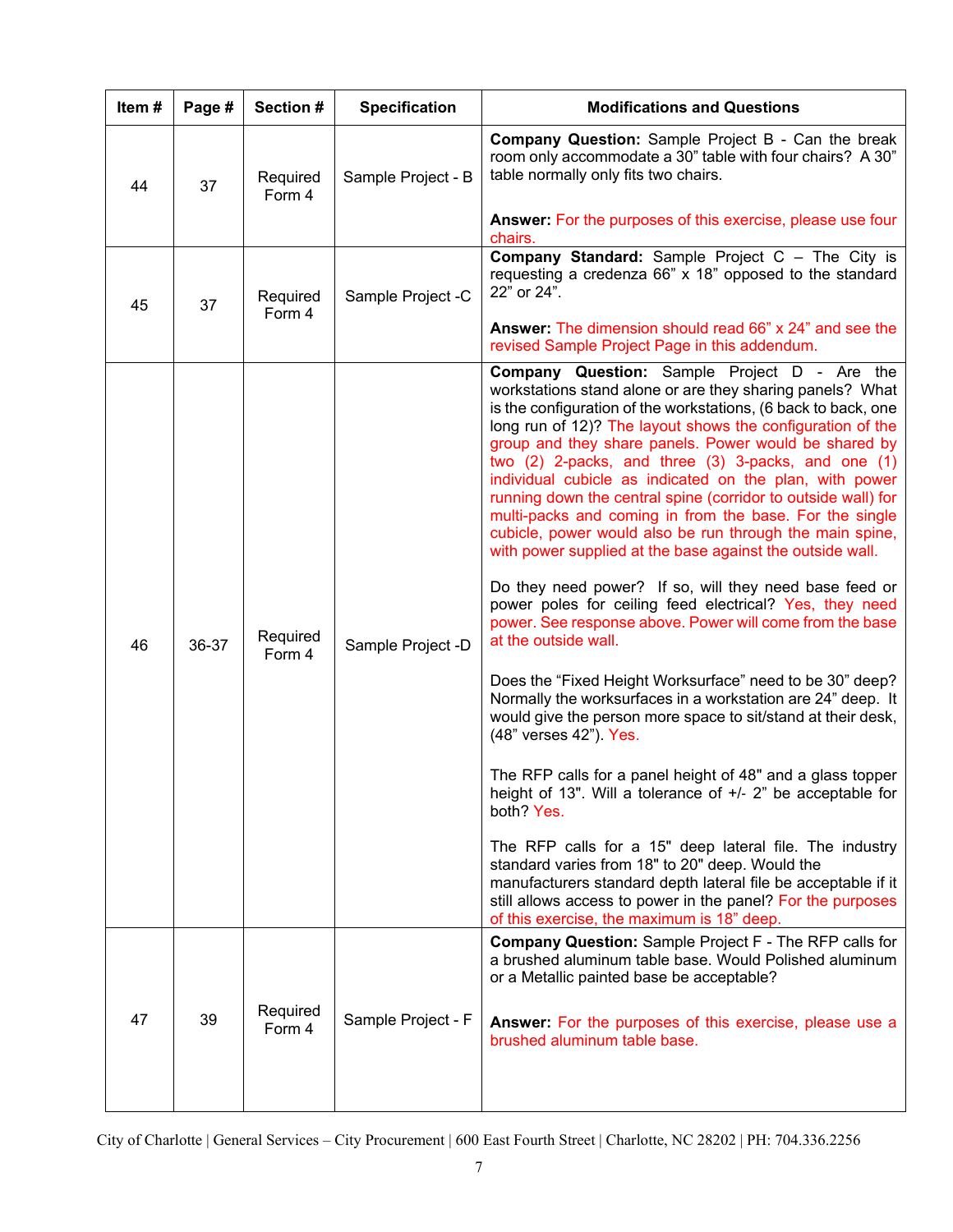| Item#    | Page # | Section #                       | <b>Specification</b>                     | <b>Modifications and Questions</b>                                                                                                                                                                                                                                              |
|----------|--------|---------------------------------|------------------------------------------|---------------------------------------------------------------------------------------------------------------------------------------------------------------------------------------------------------------------------------------------------------------------------------|
| 48       | 40-45  | Required<br>Form 4              | Sample Projects<br><b>Pricing Sheet</b>  | <b>Company Question:</b> By obtaining an electronic copy of the<br>RFP in Microsoft Word and Sample Project Pricing Sheet in<br>Excel format, will it provide the details required to draw and<br>quote sample projects?                                                        |
|          |        |                                 |                                          | Answer: A drawing is not required to provide pricing.<br>Companies must itemize the products list and use the<br>separate tabs on the Sample Project Pricing Sheet in Excel.                                                                                                    |
| 49<br>46 |        | Required<br>Form 5              | <b>MWSBE</b><br>Participation Plan       | <b>Company Question:</b> Do we include our MWSBE partners<br>who are not registered with the City? Or do not have a city<br>vendor number? Are the utilization percentages for the City<br>of Charlotte business only or a national number?                                     |
|          |        |                                 |                                          | Answer: Companies must list all MWSBEs and indicate<br>their location. The utilization percentages are for the City of<br>Charlotte usage only.                                                                                                                                 |
| 47<br>50 |        | Required<br>Form 5              | <b>MWSBE</b><br>Participation Plan       | Company Question: Does this only apply to City of<br>Charlotte registered MWBE's or can we include MWBE's we<br>intend to use on a nationwide basis?<br>Answer: Companies must list all MWSBEs and indicate                                                                     |
|          |        |                                 |                                          | their location. The utilization percentages are for the City of<br>Charlotte usage only.                                                                                                                                                                                        |
| 51       | 48-49  | Required<br>Form 10             | Environmental<br>Purchasing<br>Responses | Company Question: Are we required to complete every<br>question even if the standard is not applicable to our<br>products? Are we fine to insert "Not Applicable"?                                                                                                              |
|          |        |                                 |                                          | Answer: Companies may insert "Not Applicable".                                                                                                                                                                                                                                  |
| 52       | 48-49  | Required                        | Environmental<br>Purchasing              | Company Question: Is an attachment acceptable to<br>present the information requested?                                                                                                                                                                                          |
|          |        | Form 10                         | Responses                                | Answer: Companies should complete the boxes. If you<br>wish to add supplemental information, it shall be labeled<br>"Supplemental Information."                                                                                                                                 |
| 53       | 59     | <b>OMNIA</b><br><b>Exhibits</b> | Section 2.2 -<br>Pricing                 | <b>Company Question:</b> Is OMNIA Partners asking us to<br>provide "most favored nation" pricing? For example, if our<br>GSA discount is the deepest for a public agency, are we<br>required to offer that discount to OMNIA Partners<br>Members?                               |
|          |        |                                 | Commitment                               | Answer: OMNIA Partners is asking for Companies to<br>provide their best pricing available for a national contract<br>and neither the City of Charlotte nor OMNIA Partners will<br>require any discount structure other than the one agreed to<br>in the final Master Agreement. |
|          |        |                                 | Section M-<br>Response for               | <b>Company Question: What is volume requirement?</b>                                                                                                                                                                                                                            |
| 54       | 62     | <b>OMNIA</b><br><b>Exhibits</b> | National<br>Cooperative<br>Contract      | <b>Answer: There is no volume requirement.</b>                                                                                                                                                                                                                                  |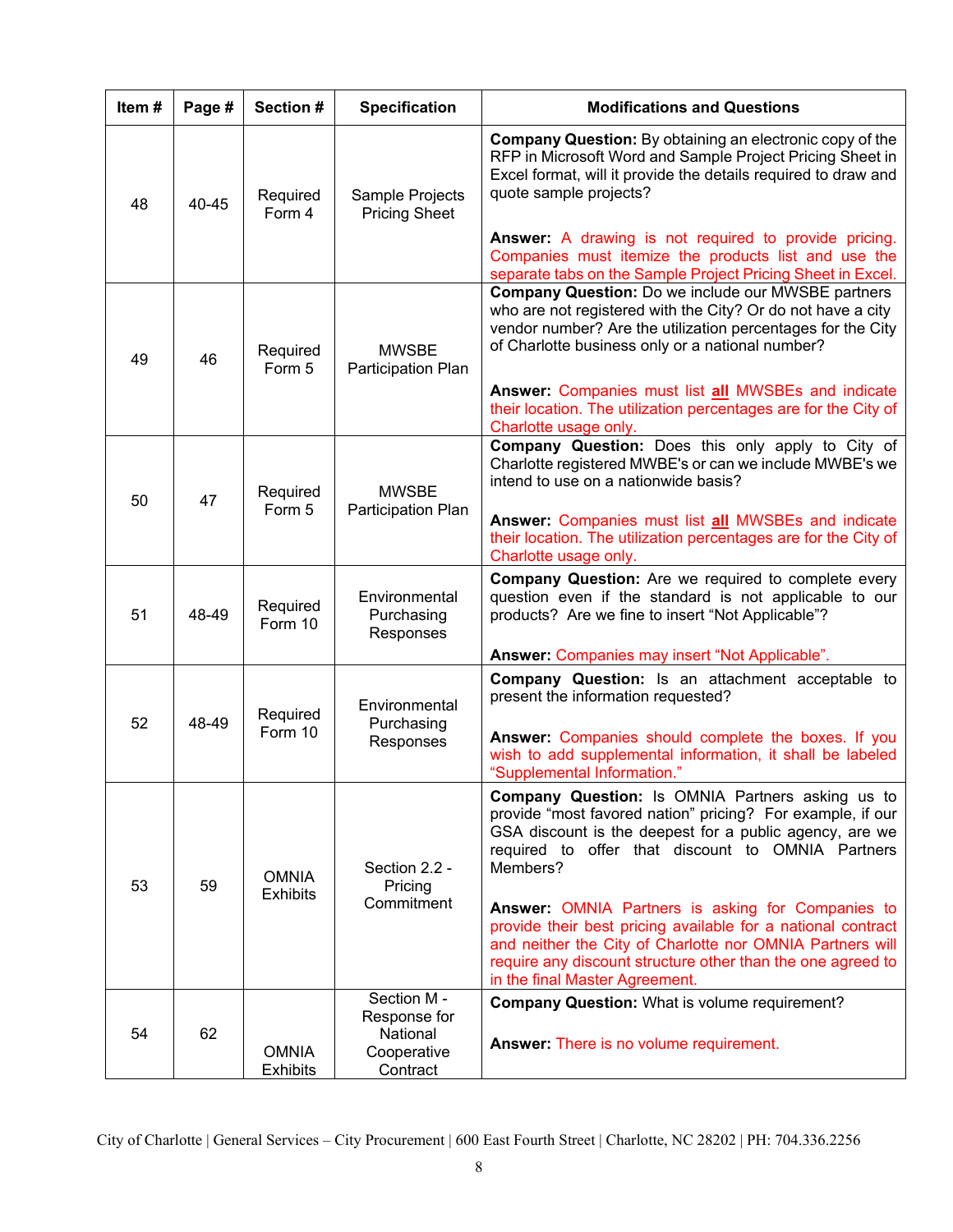| Item# | Page # | Section #                       | <b>Specification</b>                                                  | <b>Modifications and Questions</b>                                                                                                                                                                                                                                                                                                                                                       |  |  |  |  |  |  |  |  |  |
|-------|--------|---------------------------------|-----------------------------------------------------------------------|------------------------------------------------------------------------------------------------------------------------------------------------------------------------------------------------------------------------------------------------------------------------------------------------------------------------------------------------------------------------------------------|--|--|--|--|--|--|--|--|--|
|       |        |                                 | Administration                                                        | <b>Company Question:</b> Are we required to fill out and sign this<br>Agreement and return it with our RFP Response?                                                                                                                                                                                                                                                                     |  |  |  |  |  |  |  |  |  |
| 55    | 63-68  | <b>OMNIA</b><br><b>Exhibits</b> | Agreement                                                             | Answer: Companies must redline the Administration<br>Agreement if there are any exceptions and include it in the<br>Proposal. It does not need to be filled out and submitted with<br>within your Proposal.                                                                                                                                                                              |  |  |  |  |  |  |  |  |  |
| 56    | 65     | <b>OMNIA</b><br><b>Exhibits</b> | Section 12 -<br>Administration<br>Agreement                           | <b>Company Question:</b> Just to confirm, is OMNIA Partners<br>seeking a 3% Admin Fee under the new Contract? Yes.                                                                                                                                                                                                                                                                       |  |  |  |  |  |  |  |  |  |
| 57    | 66     | <b>OMNIA</b><br><b>Exhibits</b> | Section 13 -<br>Administration<br>Agreement                           | Modification: Section 13 - second sentence revised to<br>read: The Contract Sales reporting format is provided as<br><b>Exhibit E</b> ("Contract Sales Report"), attached hereto and<br>incorporated herein by reference.                                                                                                                                                                |  |  |  |  |  |  |  |  |  |
| 58    | 69-71  | <b>OMNIA</b><br><b>Exhibits</b> | Master<br>Intergovernmental<br>Cooperative<br>Purchasing<br>Agreement | <b>Company Question:</b> Are we required to fill out and sign this<br>Agreement and return it with our RFP Response?<br>Answer: The Master Intergovernmental Cooperative<br>Purchasing Agreement is for information only and is an<br>example of the agreement which participating agencies<br>must sign to participate with OMNIA Partners. It is not<br>required within your Proposal. |  |  |  |  |  |  |  |  |  |
| 59    | 84     | <b>OMNIA</b><br><b>Exhibits</b> | Procurement,<br>Professional and<br><b>Service Contracts</b>          | <b>Company Question:</b> The signature line says, "Signature of<br>Procurement Agent". Is that correct or should the<br>manufacturer sign?<br>Answer: The Company submitting the Proposal must sign.                                                                                                                                                                                     |  |  |  |  |  |  |  |  |  |
| 60    | 89     | <b>OMNIA</b><br><b>Exhibits</b> | Stockholder<br><b>Disclosure</b><br>Certification                     | <b>Company Question:</b> We are a Limited Liability Company<br>(LLC). What box would we check on the Form?<br>Answer: Check the box for Limited Liability Corporation.                                                                                                                                                                                                                   |  |  |  |  |  |  |  |  |  |

Additional questions must be submitted to Genetta Carothers at gcarothers@charlottenc.gov no later than **5 pm EDT on Monday, July 15** to issue the answer per written addendum.

In order to constitute a complete proposal response, you must acknowledge receipt of this addendum with the Addenda Receipt Confirmation Form in Section 7 of the RFP in your Proposal. *Any Company not acknowledging receipt of an issued addendum may not be considered.* 

In the event additional changes or clarifications to this RFP are warranted, all Companies are responsible for monitoring the City's [Contract Opportunities](https://charlottenc.gov/DoingBusiness/Pages/SolicitationDetails.aspx?ID=1081) site or www.ips.state.nc.us or for additional addenda.

We appreciate your interest in doing business with the City and look forward to receiving a Proposal from your company.

Sincerely,

Genetta N. Carothers, A.P.P.; CLGPO Procurement Officer

cc: RFP File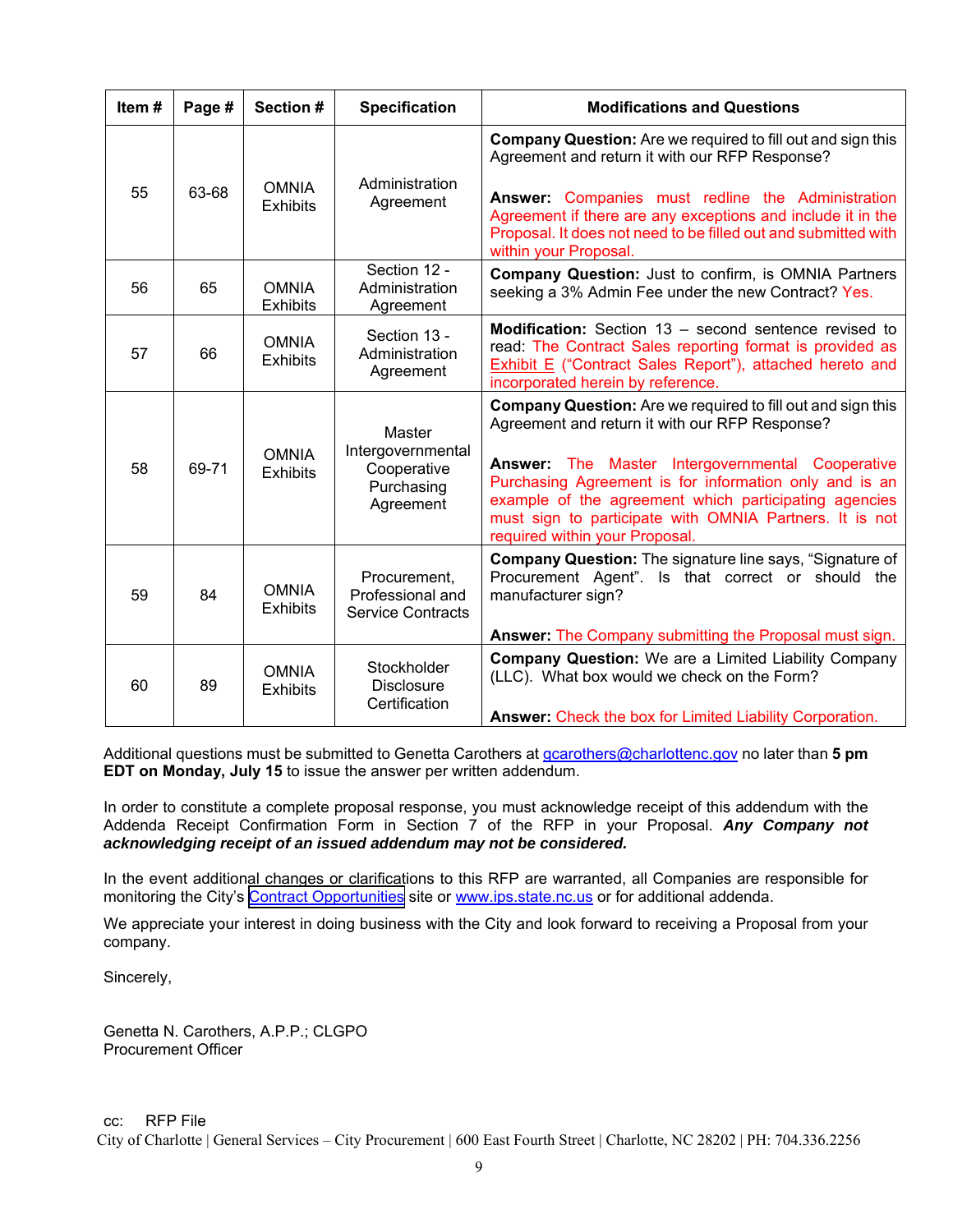## **3.1 Schedule and Process. (REVISED)**

Please note that the schedule is revised to read:

| <b>DATE</b>                  | EVENT                                                                                                                                                                                                                                                  |
|------------------------------|--------------------------------------------------------------------------------------------------------------------------------------------------------------------------------------------------------------------------------------------------------|
| <b>JUNE 19, 2019</b>         | <i>Issuance of RFP.</i> The City issues this RFP.                                                                                                                                                                                                      |
| <b>JUNE 27, 2019</b>         | Request for Proposals Acknowledgement. Companies that intend to<br>submit a Proposal shall submit the RFP Acknowledgement Form on<br>this date to the email or fax number listed in Section 3.2.                                                       |
| <b>JUNE 27, 2019</b>         | Submission of Written Questions Prior to Pre-Proposal Conference.<br>Companies are permitted to submit written questions for purposes<br>of clarifying this RFP. All submissions must be pursuant to the<br>instructions in Section 3.3 by 2 p.m. EDT. |
| <b>JULY 9, 2019</b>          | Non-Mandatory Pre-Proposal Conference to be held at the location<br>indicated in Section 3.4 at 10 a.m. EDT.                                                                                                                                           |
| <b>JULY 15, 2019</b>         | Submission of Written Questions After the<br>Pre-Proposal<br>Conference. Questions are due by 5:00 p.m. EDT.                                                                                                                                           |
| <b>AUGUST 6, 2019</b>        | Proposal Submission. Proposals are due by 2 p.m. EDT. at City<br>Procurement, CMGC 9th Floor.                                                                                                                                                          |
| <b>AUGUST 6, 2019</b>        | Evaluation. The Evaluation Committee will assess each Proposal<br>and conduct evaluation activities with Companies.                                                                                                                                    |
| <b>SEPTEMBER 16,</b><br>2019 |                                                                                                                                                                                                                                                        |
| NOVEMBER 26,<br>2019         | Contract Award by Council.                                                                                                                                                                                                                             |
| JANUARY 1,<br>2020           | Services commence. Company begins providing the Products and<br>Services.                                                                                                                                                                              |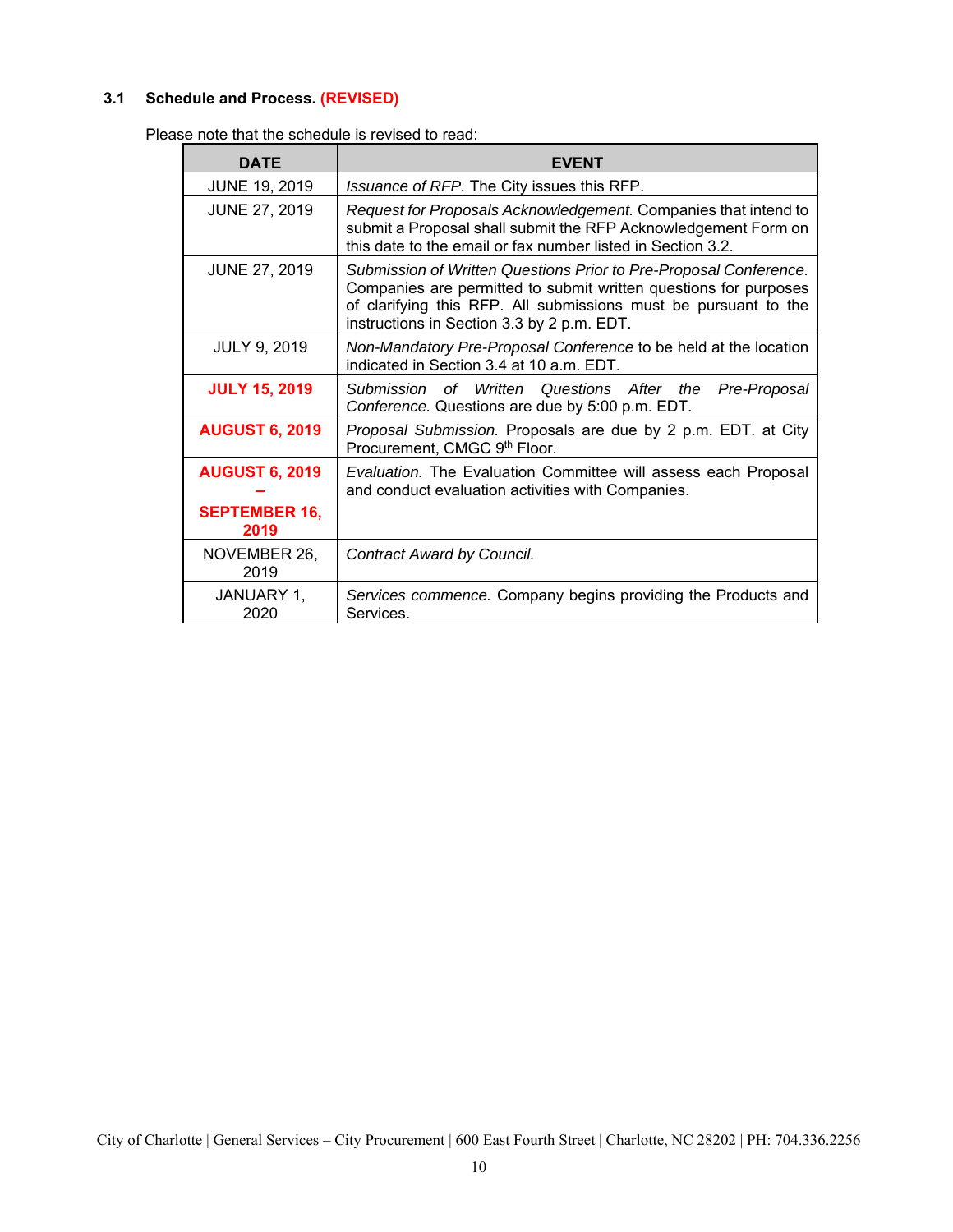#### **4.1 General Scope. (REVISED)**

The City is requesting the broadest selection of Office and Miscellaneous Furniture, Installation and Related Products and Services offered. The intent of this RFP is to provide the City and Participating Public Agencies with Products and Services to meet their various needs. Therefore, Companies should have demonstrated experience in providing Products and Services as defined in this RFP, including but not limited to the following:

- **Systems Furniture:** A complete and comprehensive catalog of all systems furniture, lines, and accessories available from the Company;
- **Freestanding Furniture:** A complete and comprehensive catalog of all case goods, furniture, (including folding and mobile) desks, tables, and accessories available from the Company;
- **Seating/Chairs:** A complete and comprehensive catalog of office chairs, tandem seating and other general seating available from the Company;
- **Soft Seating:** A complete and comprehensive catalog selection of soft seating for areas such as commons, libraries, waiting areas and open spaces. Products include, but are not limited to, lounge seating, modular linear seating, and accessories;
- **Filing Systems, Storage and Equipment:** A complete and comprehensive catalog of filing systems including vertical and lateral files, freestanding file cabinets, bookcases, and equipment and accessories available from the Company;
- **Library Furniture:** A complete and comprehensive catalog selection of library furniture including shelving;
- **Auditorium/Theater Fixed Seating:** A complete and comprehensive catalog selection of auditorium/theater fixed seating and related furniture; and
- **Related Products, Support Services and Solutions:** Related office interior products and design, "Quick Ship", design and layout, fabric and color design services, installation, systems furniture reconfiguration, assessment tools, and any other related products and services or solutions offered by the Company.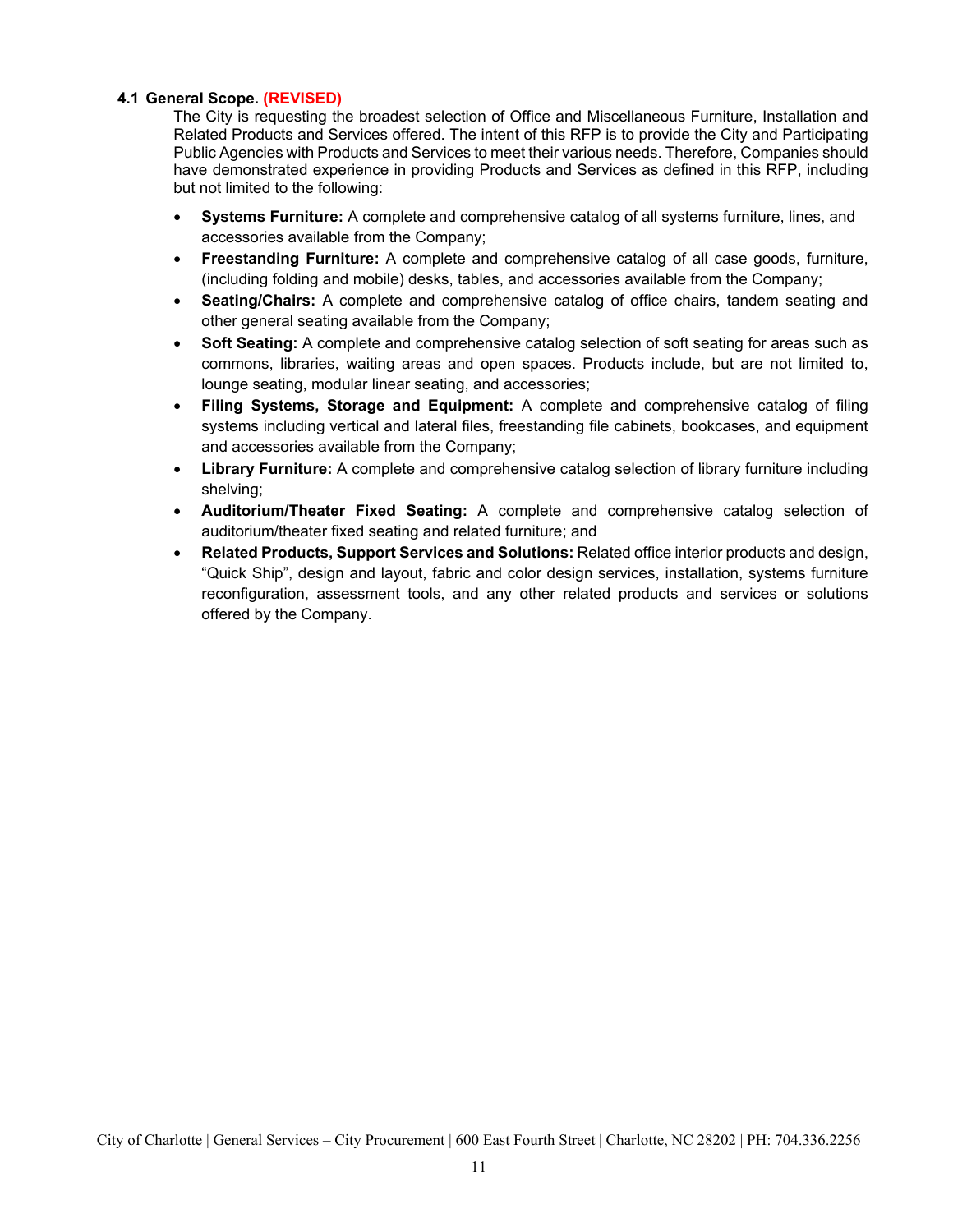### **REQUIRED FORM 4 – PRICING WORKSHEET (REVISED) RFP # 269-2019-105 FURNITURE, INSTALLATION AND RELATED PRODUCTS AND SERVICES**

Regardless of exceptions taken, Companies shall provide pricing based on the requirements and terms set forth in this RFP. Pricing must be all-inclusive and cover every aspect of the Project. Cost must be in United States dollars. **Your Price Proposal must reflect all costs for which the City/Participating Public Agencies will be responsible.** 

For purposes of this RFP, assume an initial term of five (5) years, with the City having an option to renew for two (2) additional consecutive one (1) year terms thereafter.

1. **Furniture Categories and Other Related Products:** Company must identify the manufacturer's list price catalog name with the edition number and/or date. Company may insert rows to add product lines per category and incorporate tiered discounts. Company must insert the fixed percentage discount of the manufacturer's list price for each delivery and installation option in the table below:

| Fixed (%) Percentage Discount off the Manufacturer's List Price |                                                                                                                                                |                  |                                  |                                     |                                                          |  |  |  |  |  |  |
|-----------------------------------------------------------------|------------------------------------------------------------------------------------------------------------------------------------------------|------------------|----------------------------------|-------------------------------------|----------------------------------------------------------|--|--|--|--|--|--|
| Category                                                        | <b>Insert the</b><br><b>Verifiable</b><br>Manufacturer's<br><b>List Price Catalog</b><br>Name with the<br><b>Edition Number</b><br>and/or Date | <b>Drop Ship</b> | <b>Inside</b><br><b>Delivery</b> | <b>Basic</b><br><b>Installation</b> | <b>Expanded</b><br><b>Service</b><br><b>Installation</b> |  |  |  |  |  |  |
| <b>Systems Furniture</b>                                        |                                                                                                                                                |                  |                                  |                                     |                                                          |  |  |  |  |  |  |
| Freestanding<br>Furniture                                       |                                                                                                                                                |                  |                                  |                                     |                                                          |  |  |  |  |  |  |
| Seating / Chairs                                                |                                                                                                                                                |                  |                                  |                                     |                                                          |  |  |  |  |  |  |
| Soft Seating                                                    |                                                                                                                                                |                  |                                  |                                     |                                                          |  |  |  |  |  |  |
| Filing Systems,<br>Storage & Equipment                          |                                                                                                                                                |                  |                                  |                                     |                                                          |  |  |  |  |  |  |
| Library Furniture                                               |                                                                                                                                                |                  |                                  |                                     |                                                          |  |  |  |  |  |  |
| Auditorium/Theater<br><b>Fixed Seating</b>                      |                                                                                                                                                |                  |                                  |                                     |                                                          |  |  |  |  |  |  |
| <b>Other Related</b><br><b>Products</b>                         | <b>Insert the</b><br>Verifiable<br>Manufacturer's<br><b>List Price Catalog</b><br>Name with the<br><b>Edition Number</b><br>and/or Date        | <b>Drop Ship</b> | <b>Inside</b><br><b>Delivery</b> | <b>Basic</b><br><b>Installation</b> | <b>Expanded</b><br><b>Service</b><br><b>Installation</b> |  |  |  |  |  |  |
|                                                                 |                                                                                                                                                |                  |                                  |                                     |                                                          |  |  |  |  |  |  |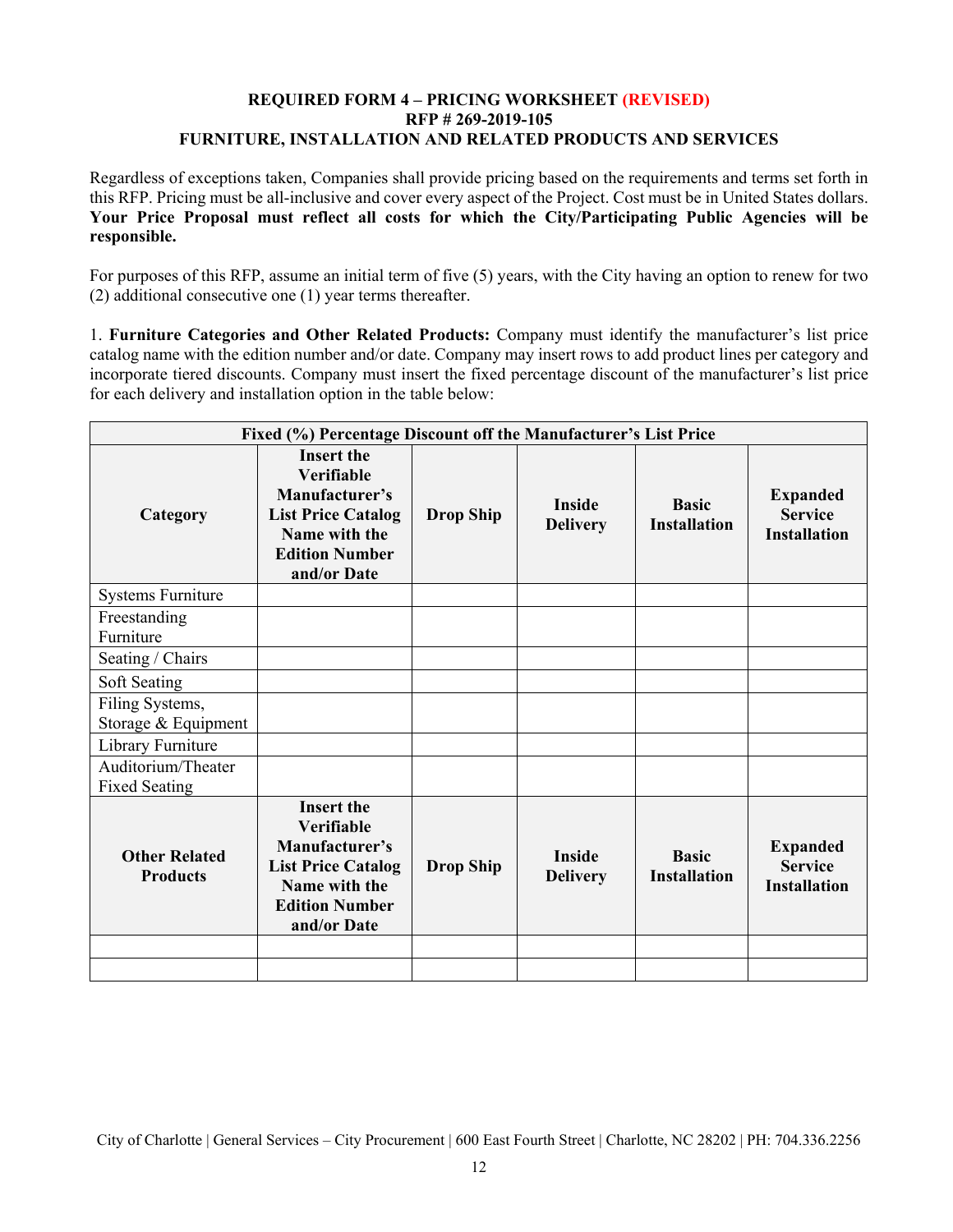#### **REVISED ADDENDUM 2 - ADDITIONAL SERVICES AND SOLUTIONS - FIXED HOURLY RATE OR HOURLY RATE RANGE BY STATE COMPANY MUST SUBMIT IN HARD COPY AND EXCEL FORMAT ON FLASH DRIVE SECTION 7 - REQUIRED FORM 4**

|                                                                                                                                                                                                 | 2. Company must submit a fixed hourly rate or an hourly rate range per state for the additional services and solutions in the table below. Company may insert additional rows as necessary for<br>any addtitional services and solutions offered by the Company. |               |                        |            |    |             |    |               |                                                            |    |                        |           |                  |               |           |           |                        |    |               |     |    |           |    |           |           |
|-------------------------------------------------------------------------------------------------------------------------------------------------------------------------------------------------|------------------------------------------------------------------------------------------------------------------------------------------------------------------------------------------------------------------------------------------------------------------|---------------|------------------------|------------|----|-------------|----|---------------|------------------------------------------------------------|----|------------------------|-----------|------------------|---------------|-----------|-----------|------------------------|----|---------------|-----|----|-----------|----|-----------|-----------|
| <b>Additional Services</b><br>& Solutions                                                                                                                                                       | AL                                                                                                                                                                                                                                                               | $\mathbf{AK}$ | $\mathbf{A}\mathbf{Z}$ | ${\bf AR}$ | CA | $_{\rm CO}$ | CT | $\mathbf{DE}$ | FL                                                         | GA | $\mathbf{H}\mathbf{I}$ | ID        | ${\bf I}{\bf L}$ | $\mathbf{IN}$ | IA        | KS        | $\mathbf{K}\mathbf{Y}$ | LA | $\mathbf{ME}$ | MD  | MA | MI        | MN | <b>MS</b> | MO        |
| Installation                                                                                                                                                                                    |                                                                                                                                                                                                                                                                  |               |                        |            |    |             |    |               |                                                            |    |                        |           |                  |               |           |           |                        |    |               |     |    |           |    |           |           |
| After Hours<br>Installation                                                                                                                                                                     |                                                                                                                                                                                                                                                                  |               |                        |            |    |             |    |               |                                                            |    |                        |           |                  |               |           |           |                        |    |               |     |    |           |    |           |           |
| Design                                                                                                                                                                                          |                                                                                                                                                                                                                                                                  |               |                        |            |    |             |    |               |                                                            |    |                        |           |                  |               |           |           |                        |    |               |     |    |           |    |           |           |
| Project Management                                                                                                                                                                              |                                                                                                                                                                                                                                                                  |               |                        |            |    |             |    |               |                                                            |    |                        |           |                  |               |           |           |                        |    |               |     |    |           |    |           |           |
| <b>Asset Management</b>                                                                                                                                                                         |                                                                                                                                                                                                                                                                  |               |                        |            |    |             |    |               |                                                            |    |                        |           |                  |               |           |           |                        |    |               |     |    |           |    |           |           |
| Refurbishment                                                                                                                                                                                   |                                                                                                                                                                                                                                                                  |               |                        |            |    |             |    |               |                                                            |    |                        |           |                  |               |           |           |                        |    |               |     |    |           |    |           |           |
| Company must submit a fixed hourly rate or an hourly rate range per state for the additional services and solutions in the table below. Company may insert additional rows as necessary for any |                                                                                                                                                                                                                                                                  |               |                        |            |    |             |    |               | addtitional services and solutions offered by the Company. |    |                        |           |                  |               |           |           |                        |    |               |     |    |           |    |           |           |
| <b>Additional Services</b><br>& Solutions                                                                                                                                                       | <b>MT</b>                                                                                                                                                                                                                                                        | NE            | <b>NV</b>              | NH         | NJ | <b>NM</b>   | NY | NC            | ND                                                         | OH | OK                     | <b>OR</b> | PA               | RI            | <b>SC</b> | <b>SD</b> | TN                     | TX | UT            | VT. | VA | <b>WA</b> | WV | WI        | <b>WY</b> |
| Installation                                                                                                                                                                                    |                                                                                                                                                                                                                                                                  |               |                        |            |    |             |    |               |                                                            |    |                        |           |                  |               |           |           |                        |    |               |     |    |           |    |           |           |
| After Hours<br>Installation                                                                                                                                                                     |                                                                                                                                                                                                                                                                  |               |                        |            |    |             |    |               |                                                            |    |                        |           |                  |               |           |           |                        |    |               |     |    |           |    |           |           |
| Design                                                                                                                                                                                          |                                                                                                                                                                                                                                                                  |               |                        |            |    |             |    |               |                                                            |    |                        |           |                  |               |           |           |                        |    |               |     |    |           |    |           |           |
| Project Management                                                                                                                                                                              |                                                                                                                                                                                                                                                                  |               |                        |            |    |             |    |               |                                                            |    |                        |           |                  |               |           |           |                        |    |               |     |    |           |    |           |           |
| <b>Asset Management</b>                                                                                                                                                                         |                                                                                                                                                                                                                                                                  |               |                        |            |    |             |    |               |                                                            |    |                        |           |                  |               |           |           |                        |    |               |     |    |           |    |           |           |
| Refurbishment                                                                                                                                                                                   |                                                                                                                                                                                                                                                                  |               |                        |            |    |             |    |               |                                                            |    |                        |           |                  |               |           |           |                        |    |               |     |    |           |    |           |           |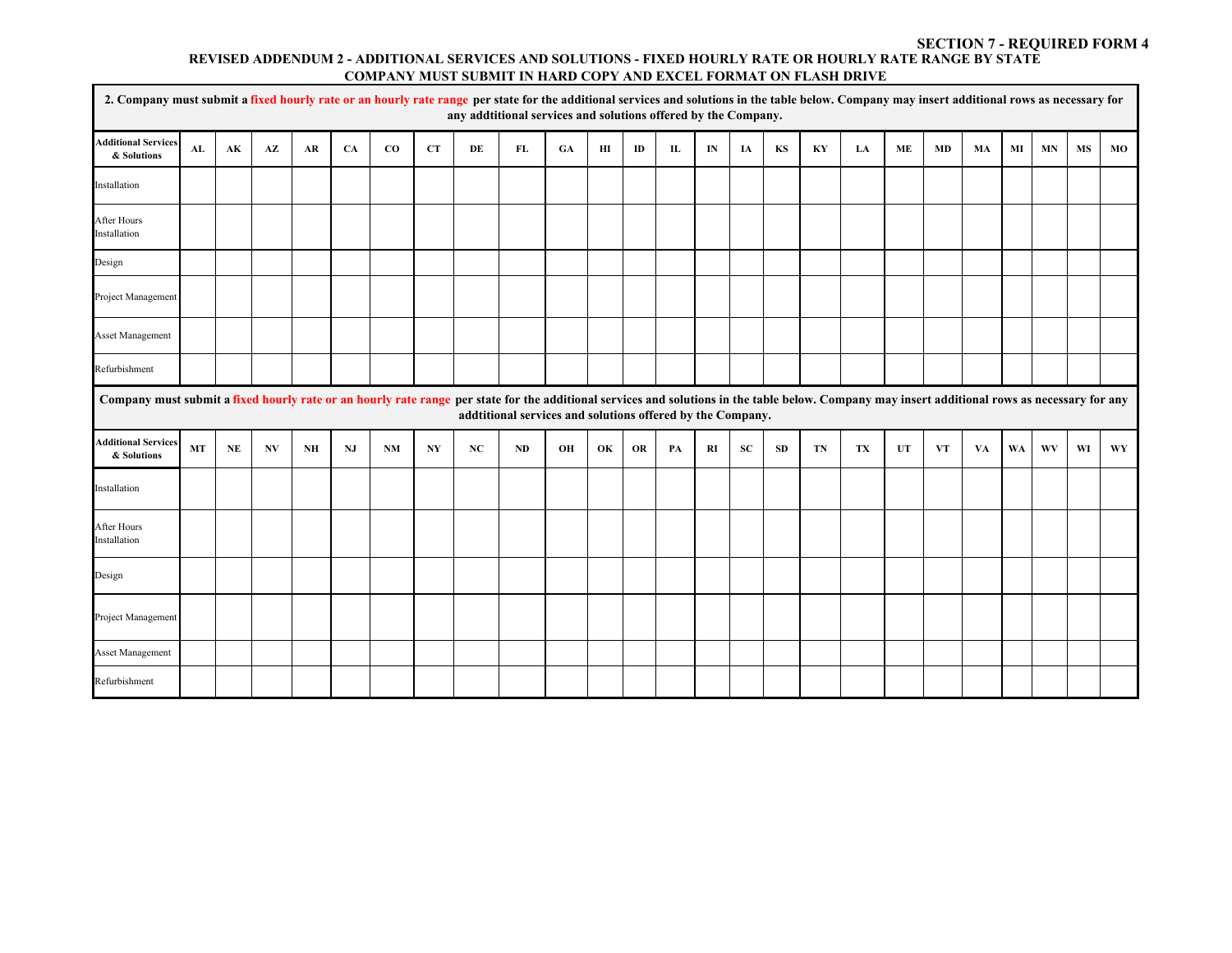3. **Additional Services and Solutions:** Company must insert the fixed monthly rate for storage in the table below:

| <b>Additional Services &amp; Solutions</b> | <b>Monthly Rate</b> |  |  |
|--------------------------------------------|---------------------|--|--|
| Storage                                    |                     |  |  |

4. **Pricing Incentives and Rebates:** Company must define the tier and add rows as required. Please identify any incentives and rebates offered based on volume, dollar amounts, or other criteria below:

| <b>Incentives / Rebates Description</b> | <b>Amount or</b><br>Percentage |
|-----------------------------------------|--------------------------------|
|                                         |                                |
|                                         |                                |
|                                         |                                |
|                                         |                                |
|                                         |                                |
|                                         |                                |

- 5. **Payment Terms:** \_\_\_\_\_\_\_\_\_\_\_\_\_\_\_\_\_\_\_\_\_\_\_\_\_\_
- 6. **Delivery:** Company must state the normal delivery time (in calendar days) and any options for expediting delivery.

**\_\_\_\_\_\_\_\_\_\_\_\_\_\_\_\_\_\_\_\_\_\_\_\_\_\_\_\_\_\_\_\_\_\_\_\_\_\_\_\_\_\_\_\_\_\_\_\_\_\_\_\_\_\_\_\_\_\_\_\_\_\_\_\_\_\_\_\_\_\_\_\_\_\_\_\_\_\_\_\_\_** 

**\_\_\_\_\_\_\_\_\_\_\_\_\_\_\_\_\_\_\_\_\_\_\_\_\_\_\_\_\_\_\_\_\_\_\_\_\_\_\_\_\_\_\_\_\_\_\_\_\_\_\_\_\_\_\_\_\_\_\_\_\_\_\_\_\_\_\_\_\_\_\_\_\_\_\_\_\_\_\_\_\_\_\_\_\_\_\_**

- 7. **Warranty:** Company must detail the following:
	- a. Applicable warranty and/or guarantees of furniture and installations including any conditions and response time for repair and/or replacement of any components during the warranty period.
	- b. Warranty period start date. The City of Charlotte desires the warranty start at the time of substantial completion.
	- c. Availability of replacement parts.
	- d. Life expectancy of furniture under normal use.
	- e. Detailed information as to proposed return policy on all furniture.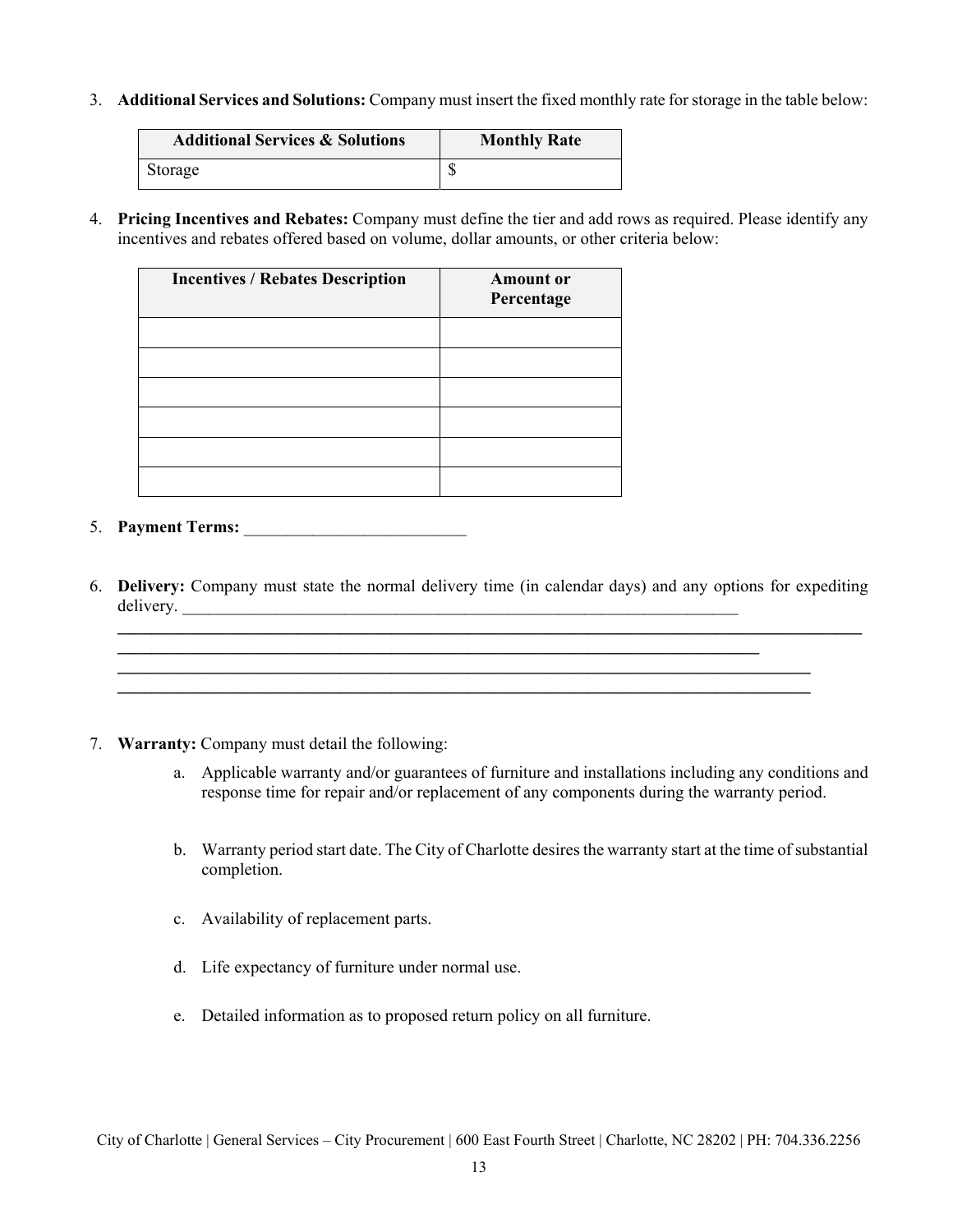- 8. **Sample Projects:** Company must provide pricing for the **City of Charlotte's** Sample Projects provided in this Section. Pricing should be based on pricing quoted in Section 7, Form 4. **Sample Project Pricing must be submitted in the format provided and in hard copy and Excel format on a flash drive.** The Sample Projects will be used for evaluation purposes only.
	- a. Sample Project #A Conference Room
	- b. Sample Project #B Break Room
	- c. Sample Project #C Private Office
	- d. Sample Project  $#D 6x7$ ' Workstations
		- i. Pricing must include the furniture, all required panels, hardware, connectors, and brackets required to build the 12 workstations.
	- e. Sample Project #E Large Collaboration Space
	- f. Sample Project #F Lounge Seating Area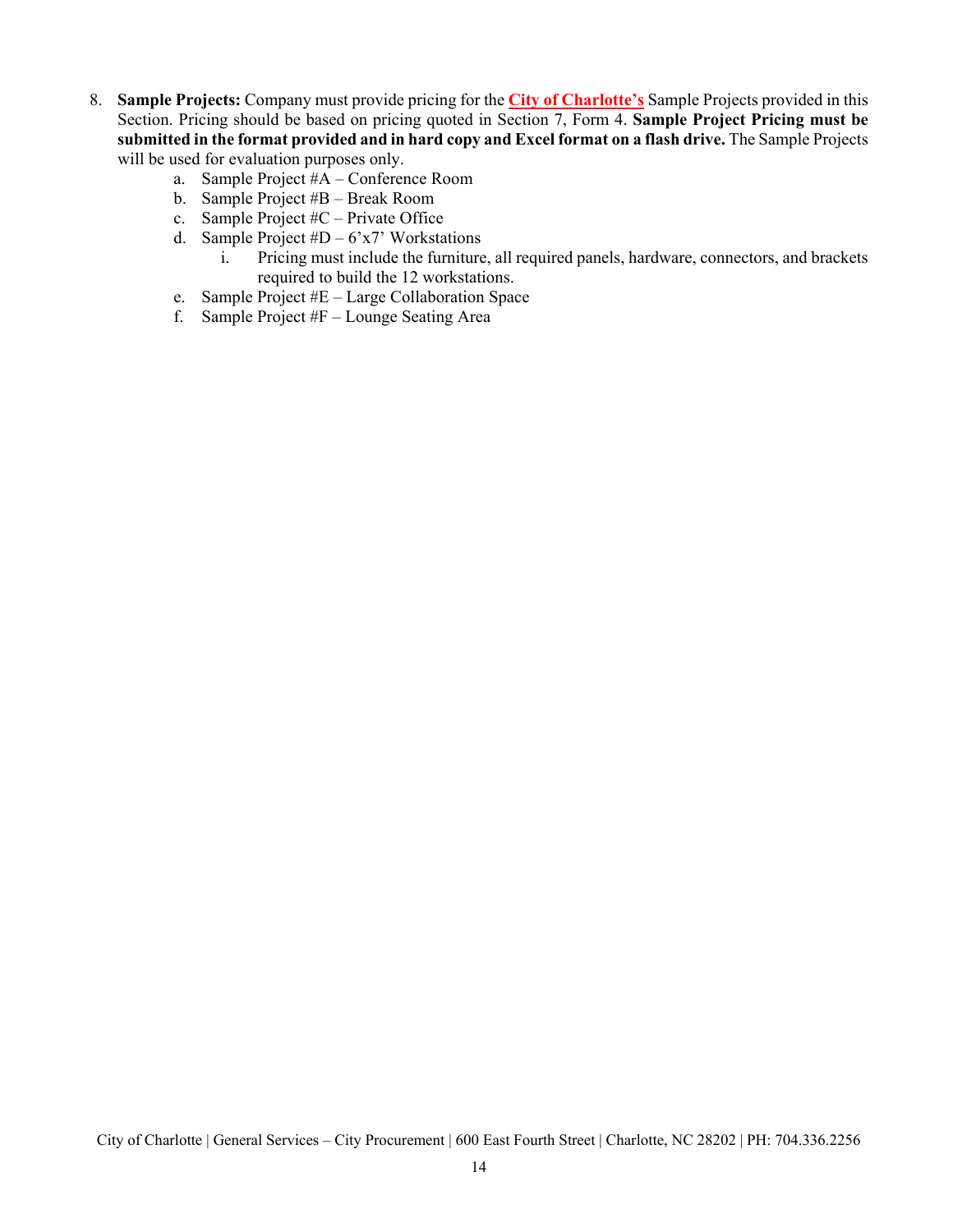#### **REVISED - ADDENDUM 2**



#### **(1) 120W"x54"D Conference Table** Plastic Laminate Top, Wood‐Look

- Flat Matching T‐Mold Edge
- Slab Legs with Power/Wiring Capability (laminate finish)
- Integrated HDMI/USB/Power Hub

#### **(10) Conference Arm Chairs**

- Mesh Seat and Back
- 5‐Arm Swivel Base (painted)
- Pneumatic Height Adjustment
- Passive Seat Adjustment (auto‐ adjusting, user weight‐based)
- Open Static Arms, Hard Casters (for carpet use)



# **A: Conference Room**



#### **(1) 30"DIAx29"H Table**

- Plastic Laminate Top, Wood‐Look
- Flat Matching T‐Mold Edge
- Painted X‐Base with glides

#### **(4) Poly Armless Stack Chairs**

- Poly Seat and Back
- Painted 4‐Legged Base with Glides •
- Flexible Back



**(2) Side Chairs with Arms** Upholstered Seat, Poly Back

**C: Private Office**

• Flexible Back

Painted 4‐Legged Base with Glides

**OFFICE**  $115$ 

•



- 72"Wx 30"D Adjustable Height Desk (Wood‐Look Top) with Two (2) Monitor Arms and CPU Sling
- •54"Wx 30"D Fixed Height Worksurface (Wood‐Look)
- •Mobile BF Pedestal with Cushion Top
- •36"Wx15"D 2‐Drawer Lateral File
- •Modular Panel Size: ~48"H with 13" Frosted Glass Topper

#### **(12) Multi‐Function, Adjustable Ergonomic Task Chairs**

- Upholstered Padded Seat, Mesh Back
- •5‐Arm Swivel Base (painted)
- •Adjustable Lumbar Support
- •Adjustable Seat: Tilt, Seat Pan, Locking Position
- Adjustable Arm Width and Height



**D: 6'x7' Workstations**

#### **(1) 66"Wx30"D Double Pedestal Desk (Wood‐Look)**

- Plastic Laminate Top, Chassis and Pedestals
- •Matching T‐Mold Edge
- Full Modesty Panel
- Full‐Depth BBF and FF Pedestals, Locking
- Square Pulls, Brushed Aluminum Finish

#### **(1) 66"Wx24"D Credenza (Wood‐Look)**

- Plastic Laminate Top, Chassis, Pedestals, Doors
- Matching T‐Mold Edge
- •Two (2) Doors w/Adjustable Shelf (at each end)
- •Two Full‐Depth FF Pedestals, Locking
- •Square Pulls, Brushed Aluminum Finish

#### **(1) Mid‐Back Task Chair**

- Upholstered Padded Seat, Mesh Back
- 5‐Arm Swivel Base (painted)
- Adjustable Seat Height
- Adjustable Arm Height

- 
- 
- -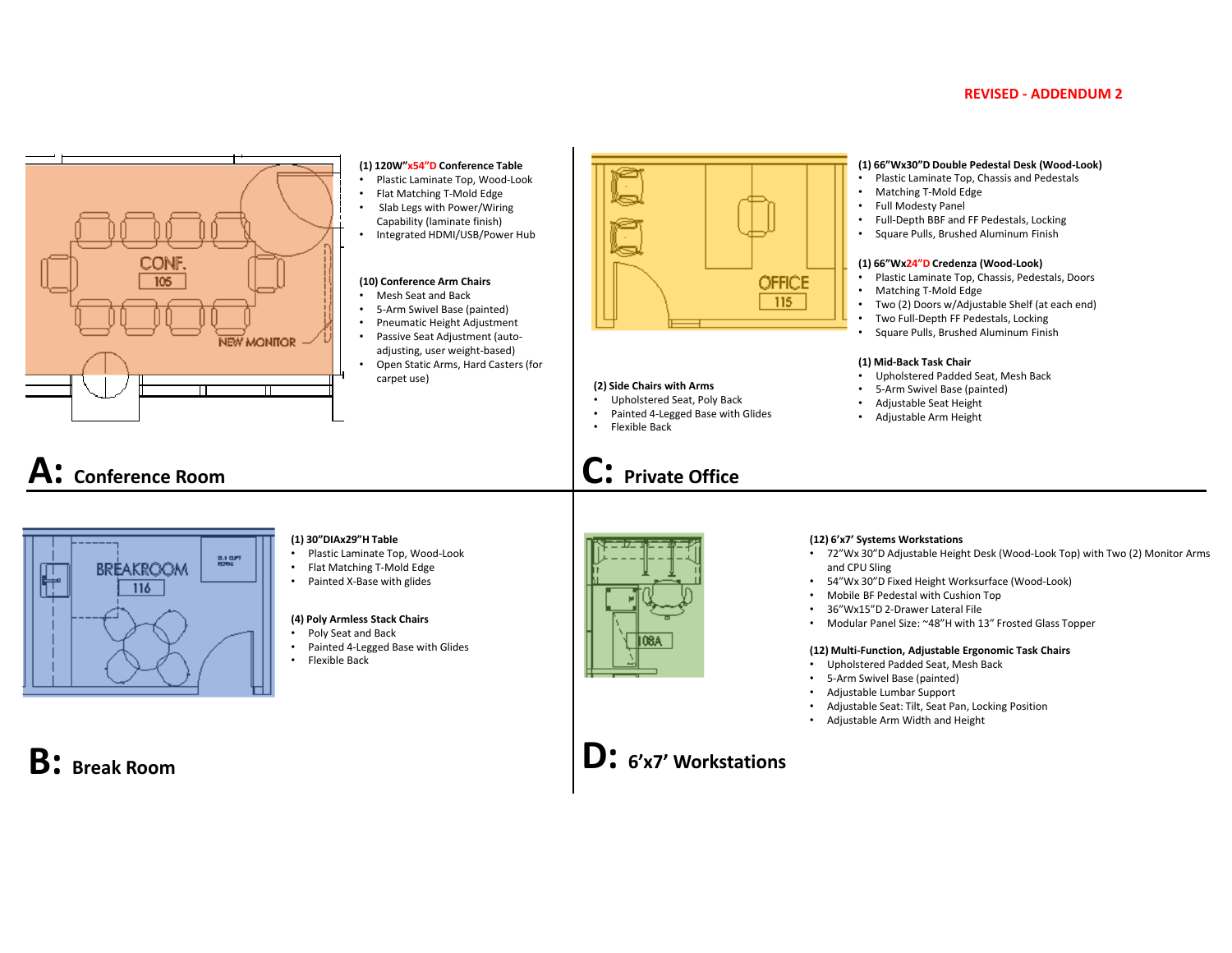# **CITY OF CHARLOTTE** General Services Department - City Procurement

[X] Pre-Proposal

Date: July 9, 2019

Time: 10:00 am

Project Name: Furniture, Installation and Related Products & Services

RFP#: 269-2019-105

| Company Name                  | Representative                       | Phone Number        | Fax Number   | E-Mail Address                     |  |
|-------------------------------|--------------------------------------|---------------------|--------------|------------------------------------|--|
| Larner's Office Furn          | Mary Kegley                          | $704 - 399 - 1948$  | 704-399-6646 | <u>mary @ larners office, com</u>  |  |
| $Hermon$ $Milef$              | GREG CASS                            | $301 - 341 - 1005$  |              | <u>ERES-CASSOHErmAnnierc</u> ur    |  |
| <u>OFS</u>                    | <u>Anne McClevend</u>                | 704-771-9003        | M/e          | amedellande ofs. com               |  |
| KNOLL                         | Warve McDocran                       | 703.501.4855        |              | WATCDORMANQ KNOLL.COM              |  |
| Alumni Edu Solution Joe Davis |                                      | <u>984.960.9508</u> |              | <u>Idavis @ a/umnicf.com</u>       |  |
| PMC                           | Roter Stipicevic                     | $704 - 960 - 6367$  |              | poter @prccommercialinterision     |  |
| Hestz Furniture               | David Azer                           | $862 - 571 - 4892$  |              | dazer@hertzfurniture.com           |  |
| <b>REVEROR</b>                | DAVAS MORACI                         | 4044529101          |              | DANTA Montan (2)                   |  |
|                               |                                      |                     |              | <b>NOT WOULD,</b>                  |  |
| <u>Te Knign</u>               | Sulic Kinnary                        | 9704-614-7325       |              | julie Kinney etcknon.com           |  |
| OMNIA PAPTNERS                | SONDA SAHUEY                         | 216.978.8038        |              | <u>Sondasahlex@omniapa</u> ntners. |  |
| OMNIA Partners                | <u> Vanessa Pentill 615-509-2800</u> |                     |              | Vanessa, point li Commi a partire  |  |
| $M$ ON                        | Morgan Harden 563-299-3593           |                     |              |                                    |  |
|                               | IFFANY PEEBUES                       | 404-694-6563        |              | peebleste allsteel office. com     |  |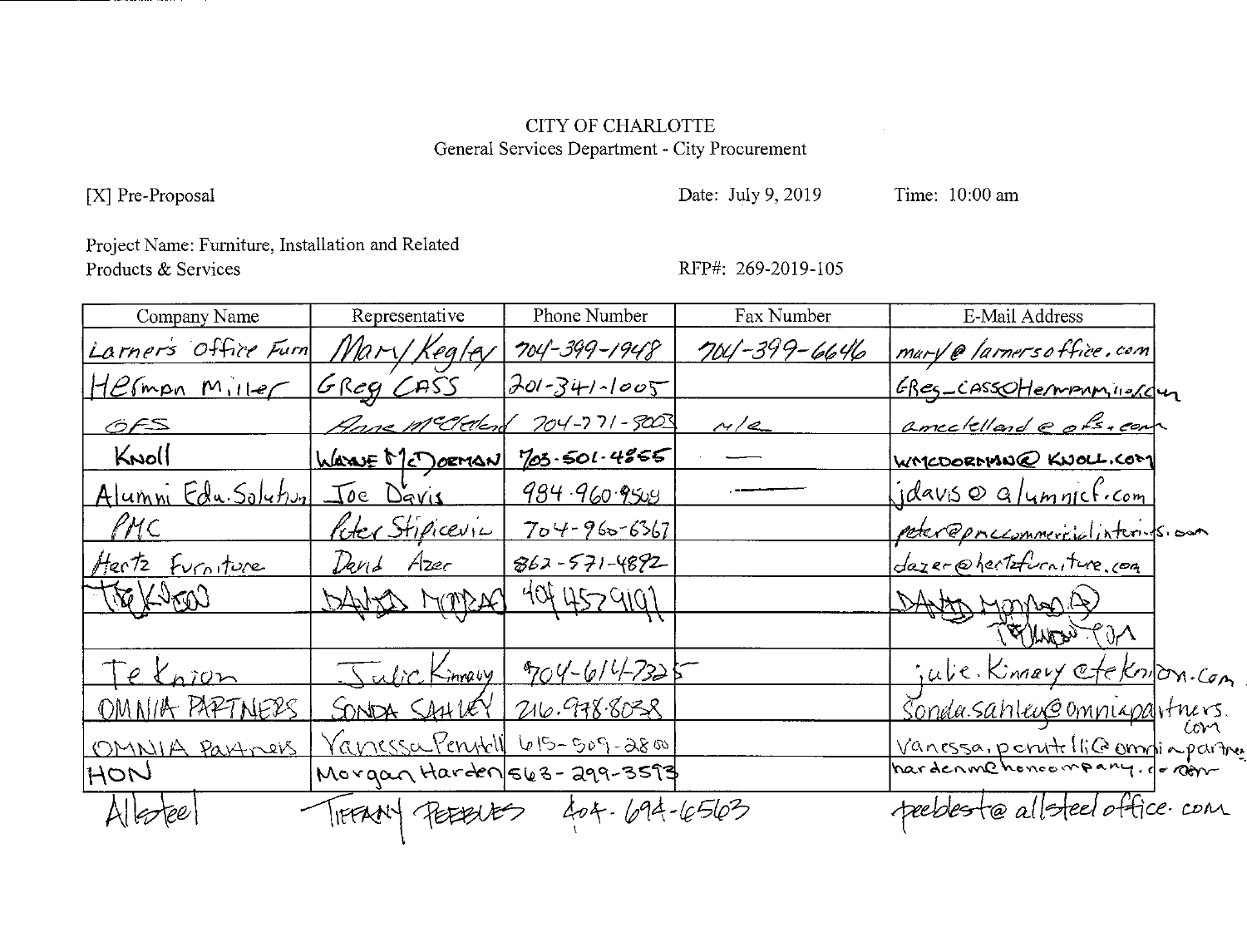# CITY OF CHARLOTTE General Services Department - City Procurement

[X] Pre-Proposal

Date: July 9, 2019

Time: 10:00 am

Project Name: Furniture, Installation and Related Products & Services

RFP#: 269-2019-105

| Company Name | Representative                       | Phone Number | Fax Number | E-Mail Address                                                                     |  |
|--------------|--------------------------------------|--------------|------------|------------------------------------------------------------------------------------|--|
|              | lan Marluvich                        |              |            | Nolan. Markovich @ccchalistte                                                      |  |
| Charlott     | aton                                 | 7046078850   |            | nancy.tatom@cichantotte.ne.eg<br>Soetha @charlottere.gov<br>Kewing@charlottere.gov |  |
|              | <u>Of Charlotte Skyne Bethe</u>      | 70443233350  |            |                                                                                    |  |
|              |                                      |              |            |                                                                                    |  |
|              | 4 & Charlotte Haren Ewing 704336.292 |              |            |                                                                                    |  |
|              |                                      |              |            |                                                                                    |  |
|              |                                      |              |            |                                                                                    |  |
|              |                                      |              |            |                                                                                    |  |
|              |                                      |              |            |                                                                                    |  |
|              |                                      |              |            |                                                                                    |  |
|              |                                      |              |            |                                                                                    |  |
|              |                                      |              |            |                                                                                    |  |
|              |                                      |              |            |                                                                                    |  |
|              |                                      |              |            |                                                                                    |  |